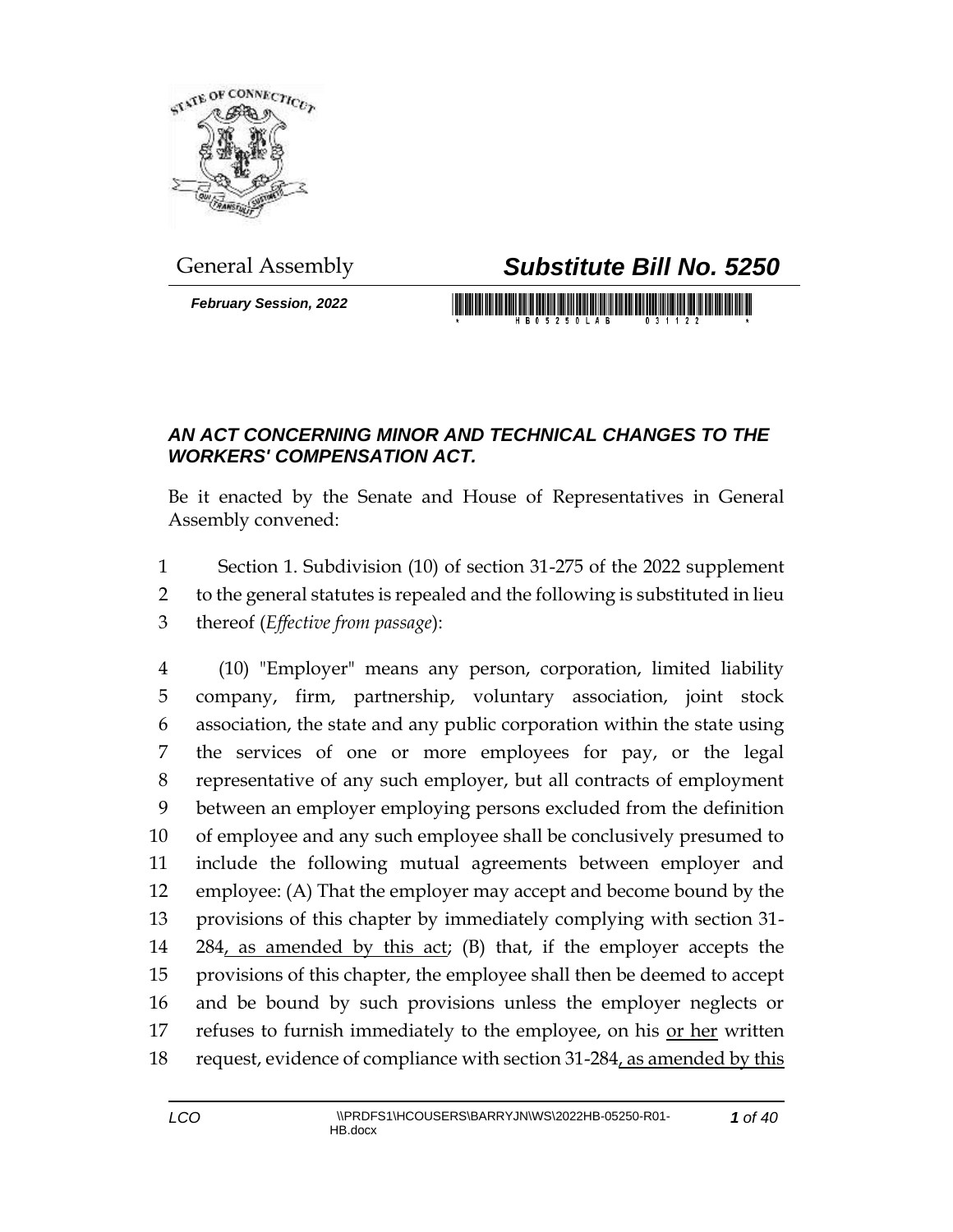act, in the form of a certificate from the administrative law judge, the Insurance Commissioner or the insurer, as the case may be; (C) that the employee may, at any time, withdraw his or her acceptance of, and become released from, the provisions of this chapter by giving written or printed notice of his or her withdrawal to the **[**administrative law judge**]** chairperson and to the employer, and the withdrawal shall take effect immediately from the time of its service on the **[**administrative law judge**]** chairperson and the employer; and (D) that the employer may withdraw his or her acceptance and the acceptance of the employee 28 by filing a written or printed notice of his or her withdrawal with the **[**administrative law judge**]** chairperson and with the employee, and the withdrawal shall take effect immediately from the time of its service on the **[**administrative law judge**]** chairperson and the employee. The notices of acceptance and withdrawal to be given by an employer employing persons excluded from the definition of employee and the notice of withdrawal to be given by the employee, as provided in this subdivision, shall be served upon the **[**administrative law judge**]** chairperson, employer or employee, **[**either by personal presentation or by registered or certified mail**]** in accordance with section 31-321, as amended by this act. In determining the number of employees employed by an individual, the employees of a partnership of which he is a member shall not be included. A person who is the sole proprietor of a business may accept the provisions of this chapter by notifying the **[**administrative law judge**]** chairperson, in writing, of his or her intent to do so. If such person accepts the provisions of this chapter he shall be considered to be an employer and shall insure his or her full liability in accordance with subdivision (2) of subsection (b) of section 31-284, as 46 amended by this act. Such person may withdraw his or her acceptance 47 by giving notice of his or her withdrawal, in writing, to the **[**administrative law judge**]** chairperson. Any person who is a partner in a business shall be deemed to have accepted the provisions of this chapter and shall insure his or her full liability in accordance with subdivision (2) of subsection (b) of section 31-284, as amended by this 52 act, unless the partnership elects to be excluded from the provisions of this chapter by notice, in writing and by signed agreement of each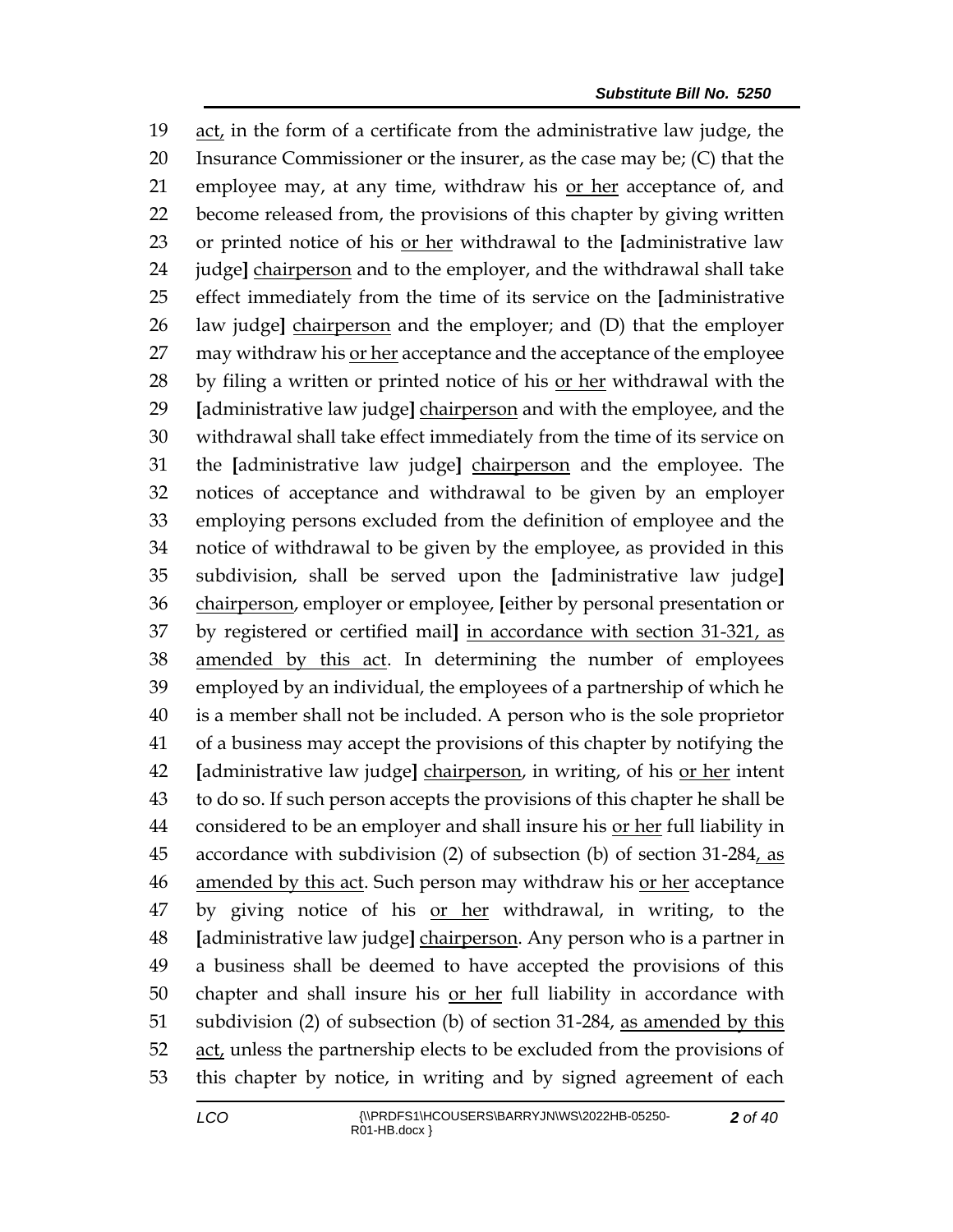partner, to the **[**administrative law judge**]** chairperson.

 Sec. 2. Subsections (a) and (b) of section 31-294c of the general statutes are repealed and the following is substituted in lieu thereof (*Effective from passage*):

 (a) No proceedings for compensation under the provisions of this chapter shall be maintained unless a written notice of claim for compensation is given within one year from the date of the accident or within three years from the first manifestation of a symptom of the occupational disease, as the case may be, which caused the personal injury, provided, if death has resulted within two years from the date of the accident or first manifestation of a symptom of the occupational disease, a dependent or dependents, or the legal representative of the deceased employee, may make claim for compensation within the two- year period or within one year from the date of death, whichever is later. Notice of claim for compensation may be given to the employer or any administrative law judge and shall state, in simple language, the date and place of the accident and the nature of the injury resulting from the accident, or the date of the first manifestation of a symptom of the occupational disease and the nature of the disease, as the case may be, and the name and address of the employee and of the person in whose interest compensation is claimed. An employee of the state shall send a copy of the notice to the Commissioner of Administrative Services. An employee of a municipality shall send a copy of the notice to the town clerk of the municipality in which he or she is employed. An employer, other than the state or a municipality, may opt to post a copy of where notice of a claim for compensation shall be sent by an employee in the workplace location where other labor law posters required by the Labor Department are prominently displayed. In addition, an employer, opting to post where notice of a claim for compensation by an employee shall be sent, shall forward the address of where notice of a claim for compensation shall be sent to the Workers' Compensation Commission and the commission shall post such address on its Internet web site. An employer shall be responsible for verifying that information posted at a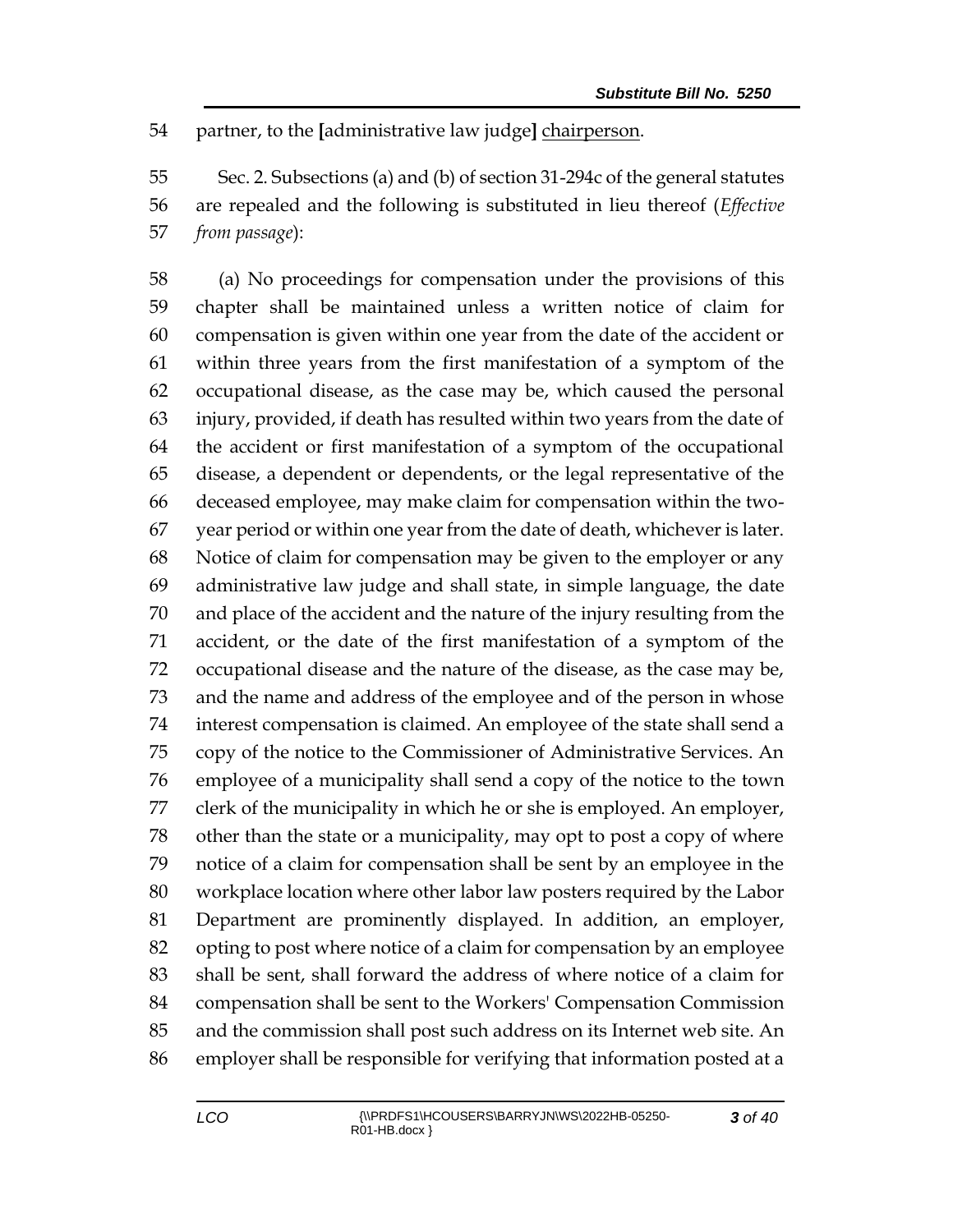workplace location is consistent with the information posted on the commission's Internet web site. If an employee, other than an employee of the state or a municipality, opts to mail to his or her employer the written notice of a claim for compensation required under the provisions of this section, such written notice shall be sent by the employee to the employer **[**by certified mail**]** in accordance with section 93 31-321, as amended by this act. As used in this section, "manifestation of a symptom" means manifestation to an employee claiming compensation, or to some other person standing in such relation to him that the knowledge of the person would be imputed to him, in a manner that is or should be recognized by him as symptomatic of the occupational disease for which compensation is claimed.

 (b) Whenever liability to pay compensation is contested by the employer, he shall file with the administrative law judge, on or before the twenty-eighth day after he has received a written notice of claim, a notice in accord with a form prescribed by the **[**chairman**]** chairperson of the Workers' Compensation Commission stating that the right to compensation is contested, the name of the claimant, the name of the employer, the date of the alleged injury or death and the specific grounds on which the right to compensation is contested. The employer shall send a copy of the notice to the employee in accordance with section 31-321, as amended by this act. If the employer or his legal representative fails to file the notice contesting liability on or before the twenty-eighth day after he has received the written notice of claim, the employer shall commence payment of compensation for such injury or death on or before the twenty-eighth day after he has received the written notice of claim, but the employer may contest the employee's right to receive compensation on any grounds or the extent of his disability within one year from the receipt of the written notice of claim, provided the employer shall not be required to commence payment of compensation when the written notice of claim has not been properly served in accordance with section 31-321 or when the written notice of claim fails to include a warning that (1) the employer, if he has commenced payment for the alleged injury or death on or before the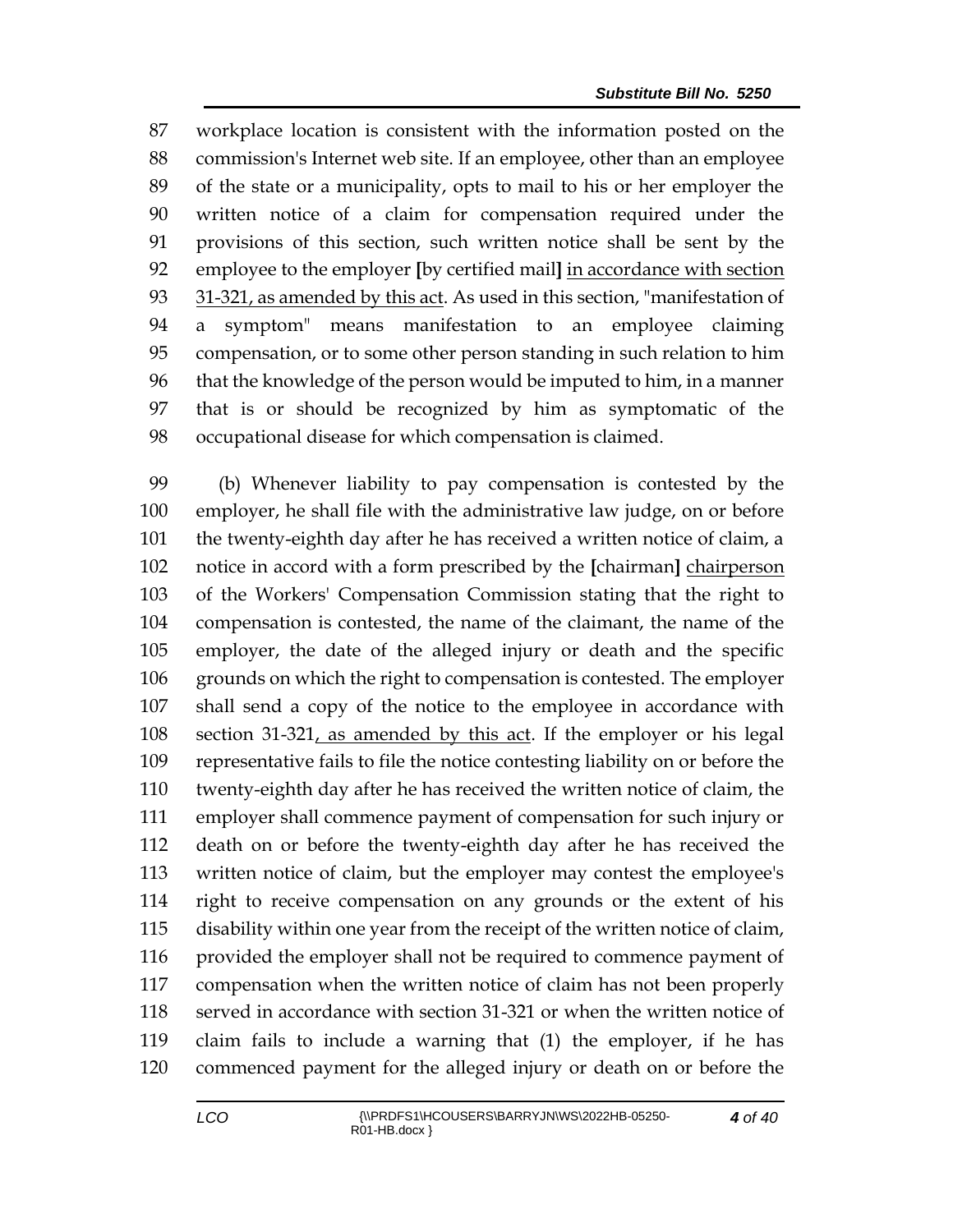twenty-eighth day after receiving a written notice of claim, shall be precluded from contesting liability unless a notice contesting liability is filed within one year from the receipt of the written notice of claim, and (2) the employer shall be conclusively presumed to have accepted the compensability of the alleged injury or death unless the employer either files a notice contesting liability on or before the twenty-eighth day after receiving a written notice of claim or commences payment for the alleged injury or death on or before such twenty-eighth day. An employer shall be entitled, if he prevails, to reimbursement from the claimant of any compensation paid by the employer on and after the date the administrative law judge receives written notice from the employer or his legal representative, in accordance with the form prescribed by the **[**chairman**]** chairperson of the Workers' Compensation Commission, stating that the right to compensation is contested. Notwithstanding the provisions of this subsection, an employer who fails to contest liability for an alleged injury or death on or before the twenty-eighth day after receiving a written notice of claim and who fails to commence payment for the alleged injury or death on or before such twenty-eighth day, shall be conclusively presumed to have accepted the compensability of the alleged injury or death. If an employer has opted to post an address of where notice of a claim for compensation by an employee shall be sent, as described in subsection (a) of this section, the twenty-eight-day period set forth in this subsection shall begin on the date when such employer receives written notice of a claim for compensation at such posted address.

 Sec. 3. Subsection (b) of section 31-296 of the 2022 supplement to the general statutes is repealed and the following is substituted in lieu thereof (*Effective from passage*):

 (b) Before discontinuing or reducing payment on account of total or partial incapacity under any such agreement, the employer or the employer's insurer, if it is claimed by or on behalf of the injured employee that such employee's incapacity still continues, shall notify the administrative law judge and the employee, **[**by certified mail**]** in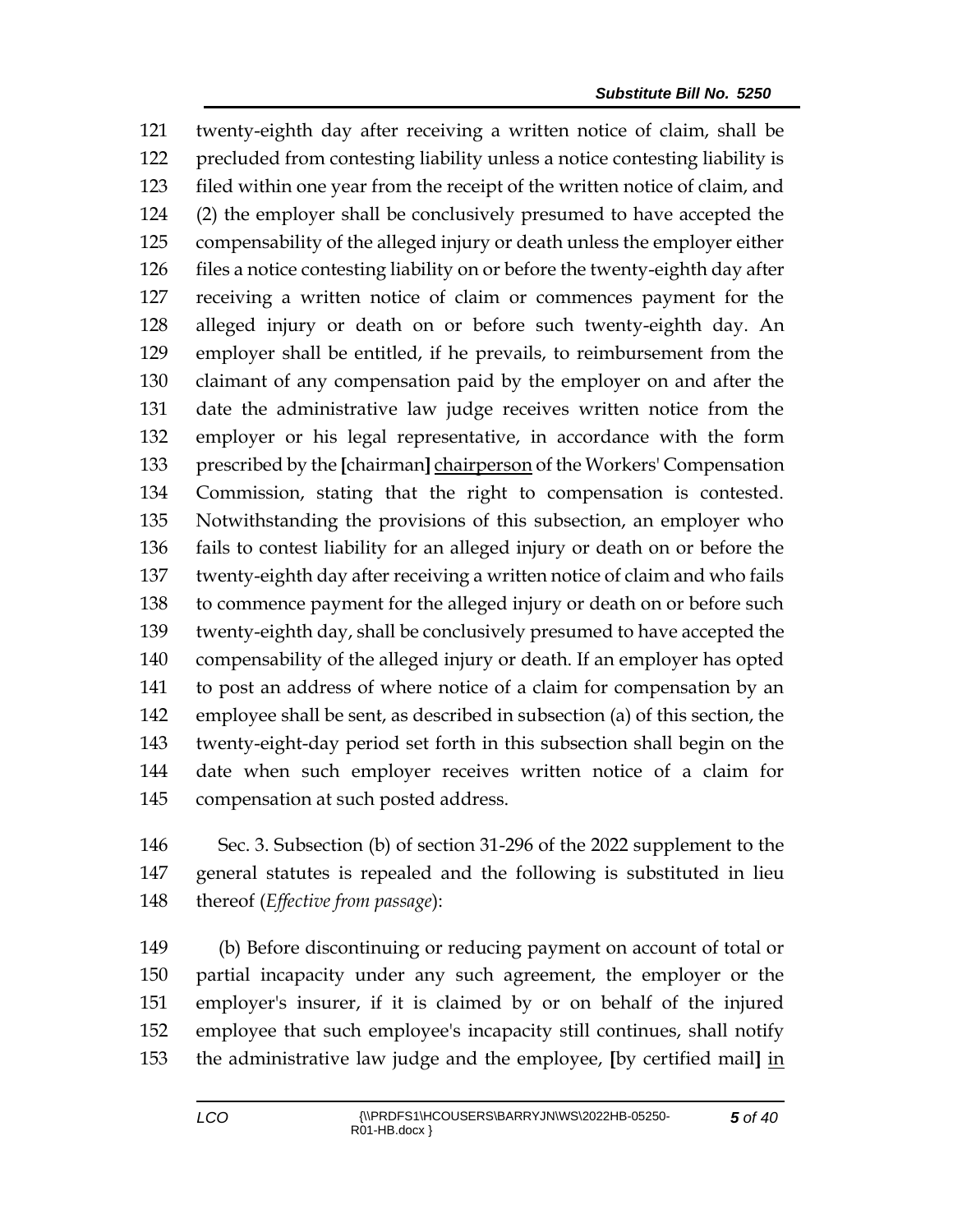accordance with section 31-321, as amended by this act, of the proposed discontinuance or reduction of such payments. Such notice shall specify the reason for the proposed discontinuance or reduction and the date such proposed discontinuance or reduction will commence. No discontinuance or reduction shall become effective unless specifically approved in writing by the administrative law judge. The employee may request a hearing on any such proposed discontinuance or reduction not later than fifteen days after receipt of such notice. Any such request for a hearing shall be given priority over requests for hearings on other matters. The administrative law judge shall not approve any such discontinuance or reduction prior to the expiration of the period for requesting a hearing or the completion of such hearing, whichever is later. In any case where the administrative law judge finds that an employer has discontinued or reduced any payments made in accordance with this section without the approval of the administrative law judge, such employer shall be required to pay to the employee the total amount of all payments so discontinued or the total amount by which such payments were reduced, as the case may be, and shall be required to pay interest to the employee, at a rate of one and one-quarter per cent per month or portion of a month, on any payments so discontinued or on the total amount by which such payments were 175 reduced, as the case may be, plus reasonable attorney's fees incurred by the employee in relation to such discontinuance or reduction.

 Sec. 4. Section 31-321 of the general statutes is repealed and the following is substituted in lieu thereof (*Effective from passage*):

 Unless otherwise specifically provided, or unless the circumstances of the case or the rules of the commission direct otherwise, any notice 181 required under this chapter to be served upon an employer, employee, **[**or**]** administrative law judge or the chairperson shall be by written or printed notice, service personally or by registered or certified mail addressed to the person upon whom it is to be served at the person's last-known residence or place of business. Notices on behalf of a minor shall be given by or to such minor's parent or guardian or, if there is no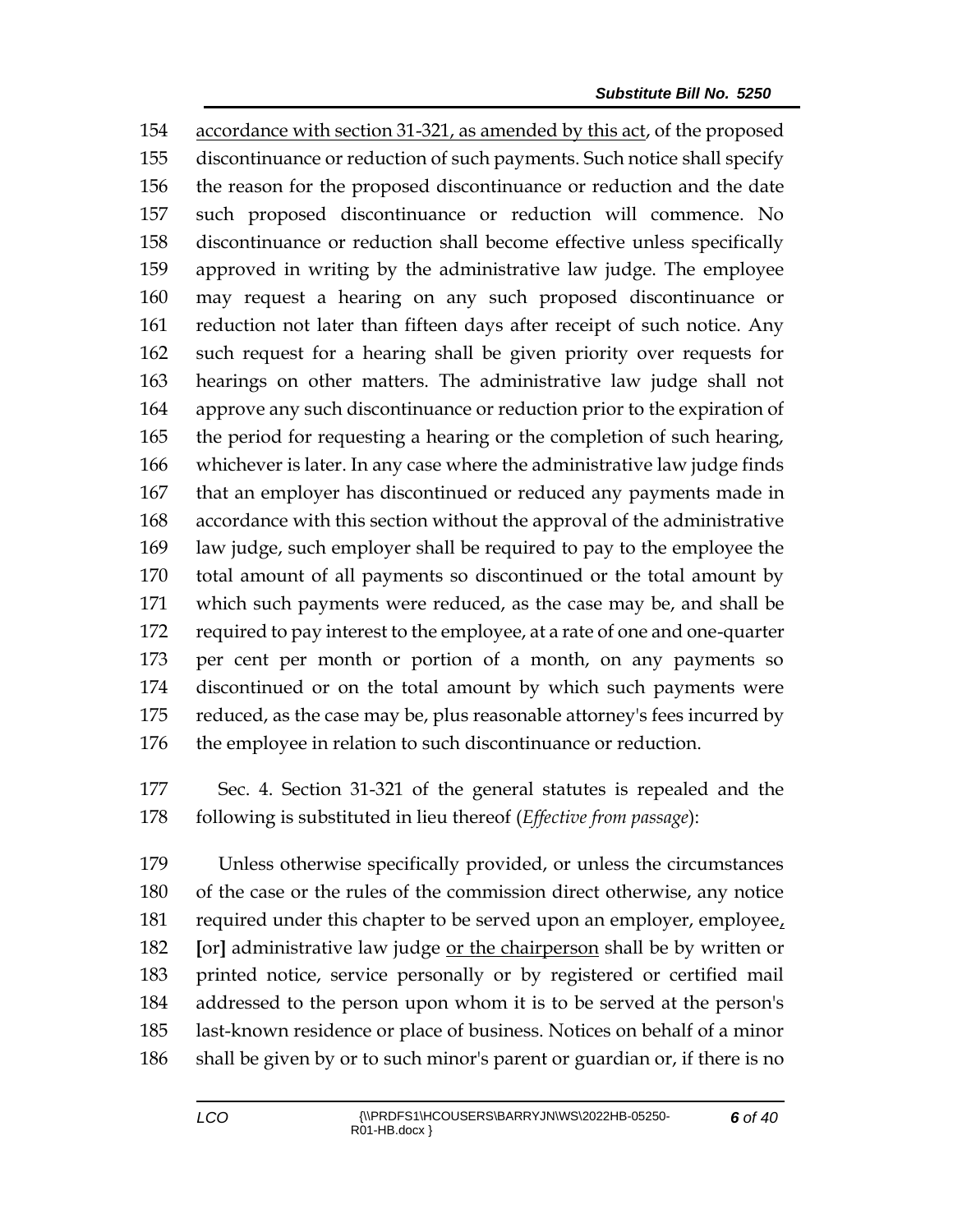187 parent or guardian, then by or to such minor.

 Sec. 5. Section 31-276 of the general statutes is repealed and the following is substituted in lieu thereof (*Effective from passage*):

 (a) There shall be a Workers' Compensation Commission to administer the workers' compensation system. There shall be sixteen administrative law judges. On or before the date of the expiration of the term of each administrative law judge or upon the occurrence of a vacancy in the office of any administrative law judge for any reason, the Governor shall nominate a competent person to fill that office. Subsequent to July 1, 1993, each person nominated by the Governor to serve as an administrative law judge shall have been a member in good standing of the Connecticut bar for at least five years preceding the nomination, provided the Governor shall not be precluded from renominating an individual who has previously served as an administrative law judge. The administrative law judges shall, upon 202 nomination by the Governor, be appointed by the General Assembly as prescribed by law. They shall serve for a term of five years, but may be removed by impeachment. The Governor shall from time to time select one of the sixteen administrative law judges to serve as **[**chairman**]** 206 chairperson of the Workers' Compensation Commission at the pleasure of the Governor. The administrative law judge selected by the Governor to be **[**chairman**]** chairperson shall have previously served as an administrative law judge in this state for at least one year.

 (b) Notwithstanding the provisions of subsection (a) of this section, on and after October 1, 1988, any administrative law judge whose term expires on December thirty-first shall continue to serve until the next succeeding March thirty-first.

 (c) Each nomination made by the Governor to the General Assembly for an administrative law judge shall be referred, without debate, to the committee on the judiciary, which shall report thereon within thirty legislative days from the time of reference, but no later than seven legislative days before the adjourning of the General Assembly. Each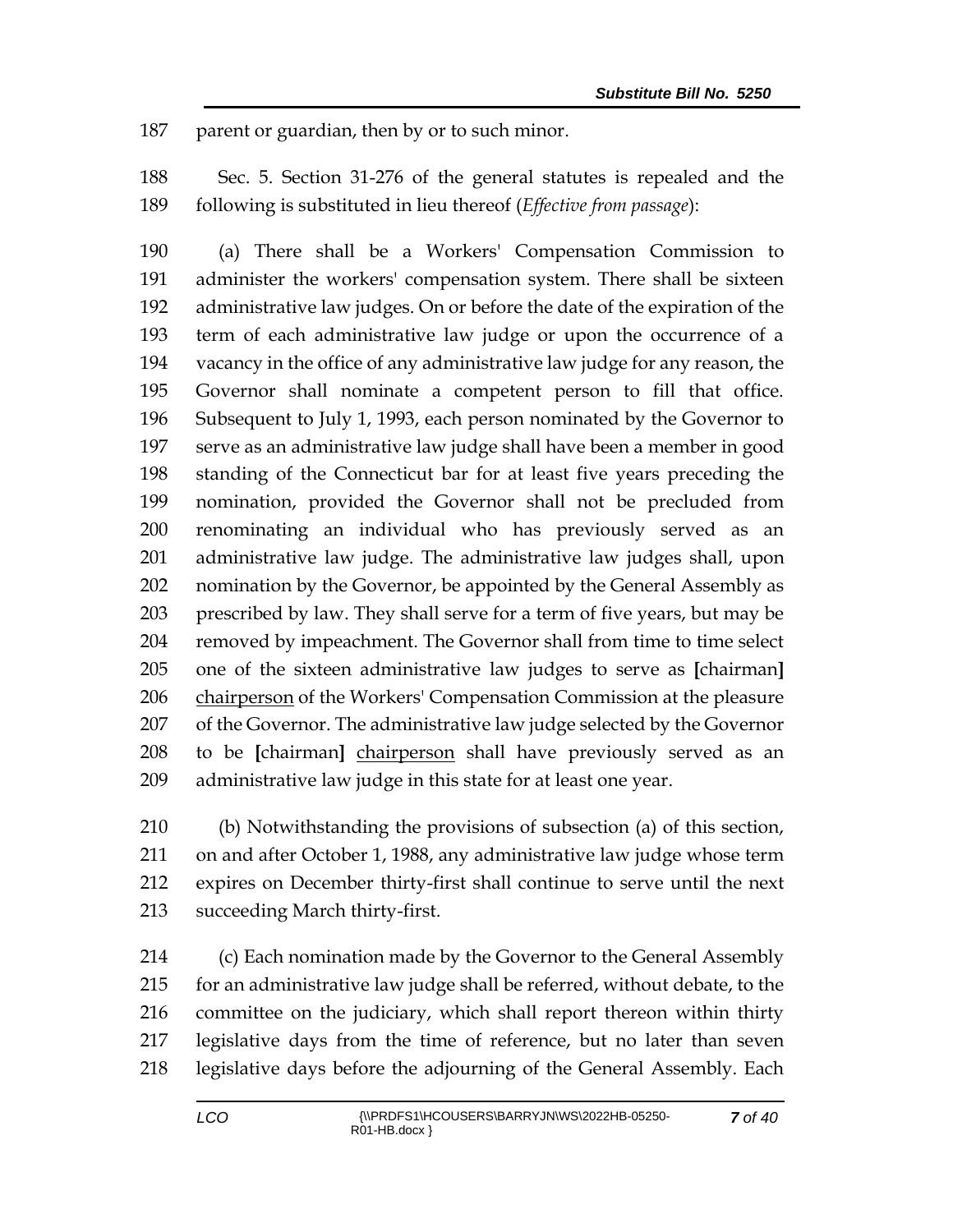appointment by the General Assembly of an administrative law judge 220 shall be by concurrent resolution. The action on the passage of each such resolution in the House and in the Senate shall be by vote taken on the electrical roll-call device. No resolution shall contain the name of more than one nominee. The Governor shall, within five days after he has notice that any nomination for an administrative law judge made by him has failed to be approved by the affirmative concurrent action of both houses of the General Assembly, make another nomination to such office.

228 (d) Notwithstanding the provisions of section 4-19, no vacancy in the position of an administrative law judge shall be filled by the Governor when the General Assembly is not in session unless, prior to such filling, the Governor submits the name of the proposed vacancy appointee to 232 the committee on the judiciary. Within forty-five days, the committee on the judiciary may, upon the call of either **[**chairman**]** chairperson, hold a special meeting for the purpose of approving or disapproving such proposed vacancy appointee by majority vote. The Governor shall not administer the oath of office to such proposed vacancy appointee until the committee has approved such proposed vacancy appointee. If the committee determines that it cannot complete its investigation and act on such proposed vacancy appointee within such forty-five-day period, 240 it may extend such period by an additional fifteen days. The committee shall notify the Governor in writing of any such extension. Failure of the committee to act on such proposed vacancy appointee within such forty-five-day period or any fifteen-day extension period shall be deemed to be an approval.

 (e) Each administrative law judge shall be sworn to a faithful 246 performance of his duties. After notice and public hearing the Governor may remove any administrative law judge for cause and the good of the 248 public service. Each administrative law judge shall devote his full time to the duties of his office and shall not be otherwise gainfully employed.

 Sec. 6. Subsection (a) of section 31-277 of the general statutes is repealed and the following is substituted in lieu thereof (*Effective from*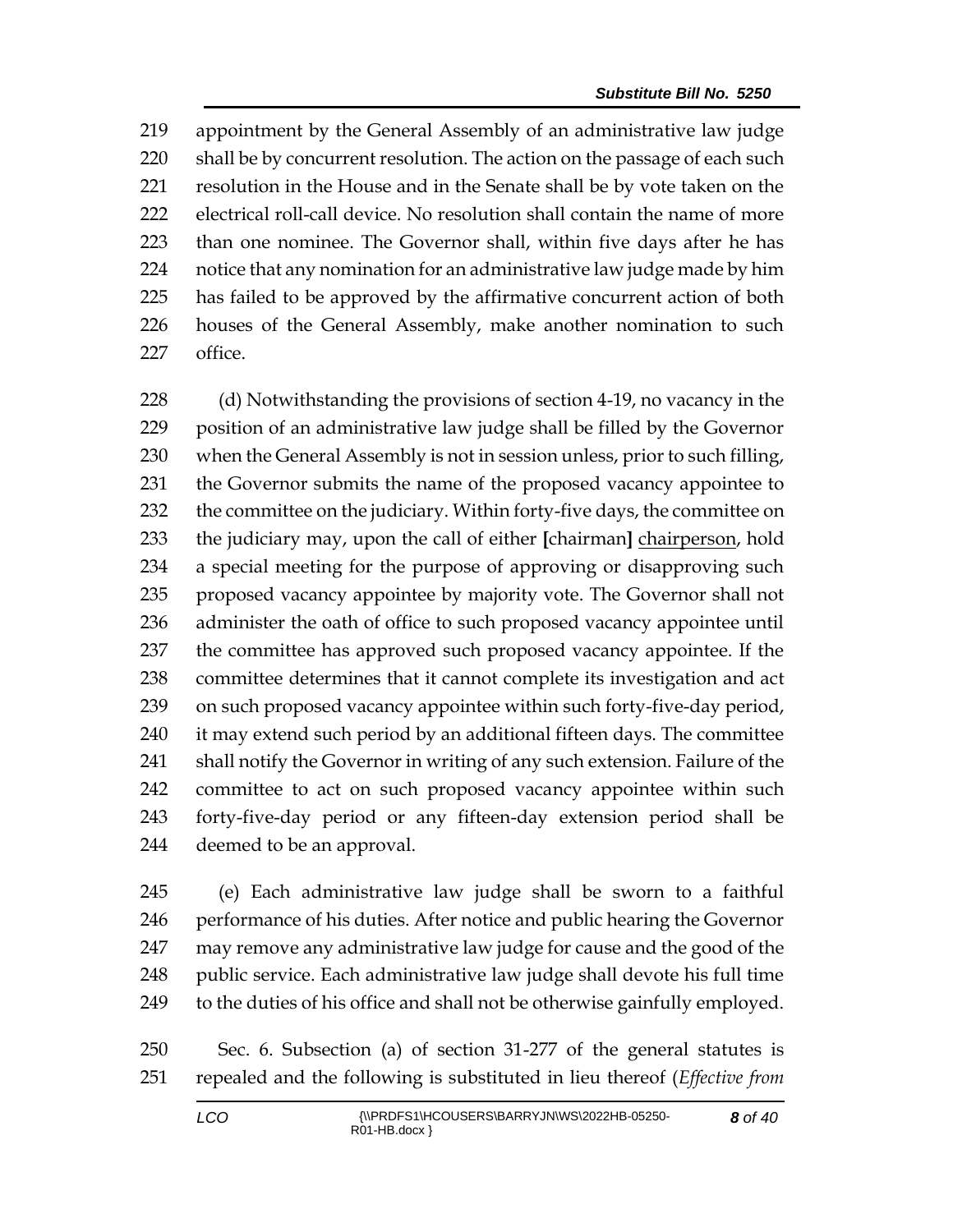*passage*):

 (a) Each administrative law judge shall, during his first year of service as an administrative law judge, receive an annual salary of six thousand dollars less than the highest step level of a Superior Court judge; during his second year of service as an administrative law judge, each administrative law judge shall receive an annual salary of five thousand dollars less than the highest step level of a Superior Court judge; during his third year of service as an administrative law judge, he shall receive an annual salary of four thousand dollars less than the highest step level of a Superior Court judge; during his fourth year of service as an administrative law judge, he shall receive an annual salary of three thousand dollars less than the highest step level of a Superior Court judge; during his fifth year of service as an administrative law judge, he shall receive an annual salary of two thousand dollars less than the highest step level of a Superior Court judge; and during his sixth year of service as an administrative law judge, he shall receive an annual salary of one thousand dollars less than the highest step level of a Superior Court judge, together with his necessary clerical, office and travel expenses as approved by the Comptroller; and the **[**chairman**]** 271 chairperson of the Workers' Compensation Commission shall receive in addition ten thousand dollars annually. Each administrative law judge shall devote his entire time to the duties of his office and shall not be otherwise gainfully employed.

 Sec. 7. Section 31-278 of the general statutes is repealed and the following is substituted in lieu thereof (*Effective from passage*):

 Each administrative law judge shall, for the purposes of this chapter, have power to summon and examine under oath such witnesses, and may direct the production of, and examine or cause to be produced or examined, such books, records, vouchers, memoranda, documents, letters, contracts or other papers in relation to any matter at issue as he may find proper, and shall have the same powers in reference thereto as are vested in magistrates taking depositions and shall have the power to order depositions pursuant to section 52-148. He shall have power to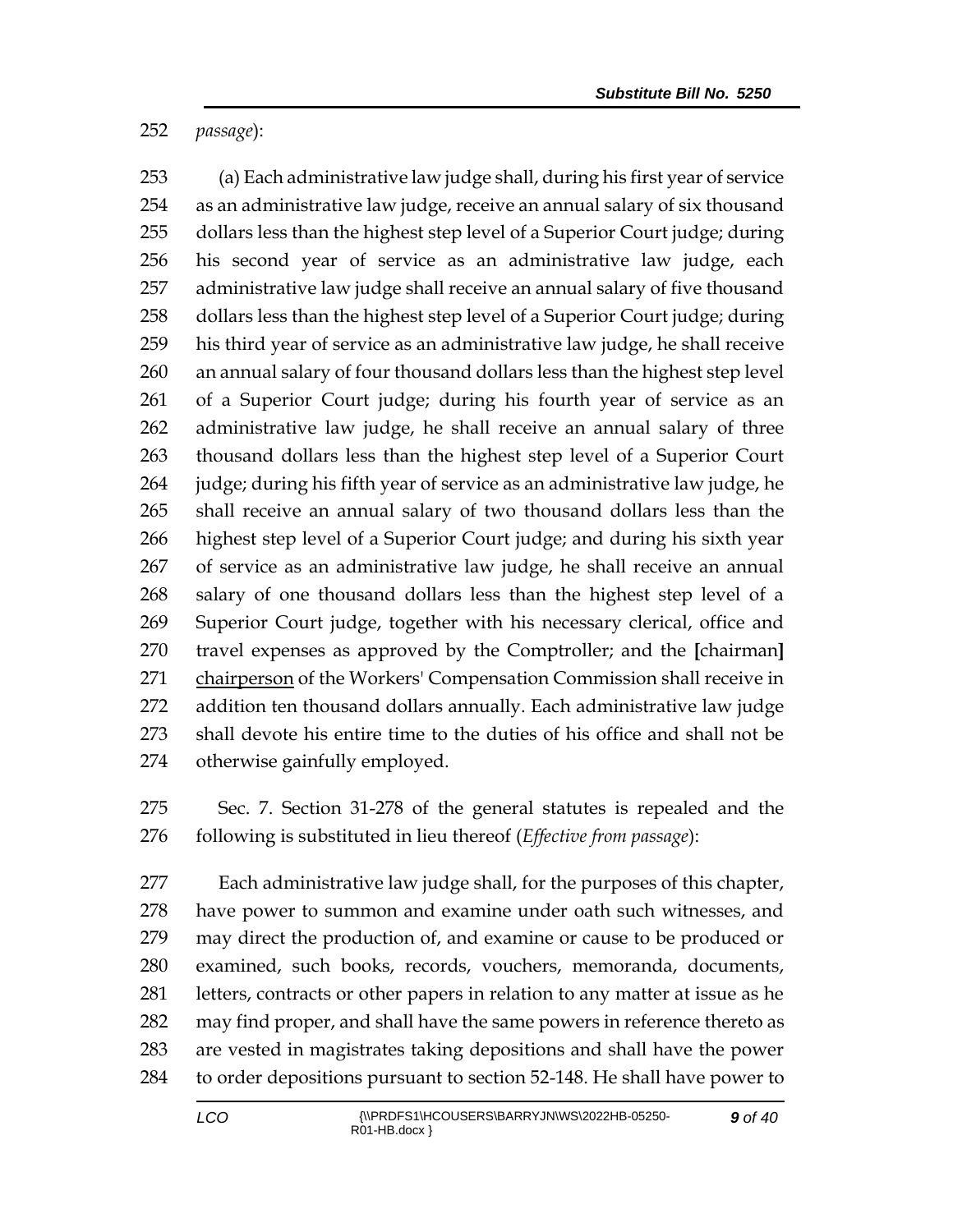certify to official acts and shall have all powers necessary to enable him to perform the duties imposed upon him by the provisions of this chapter. Each administrative law judge shall hear all claims and questions arising under this chapter in the district to which the administrative law judge is assigned and all such claims shall be filed in the district in which the claim arises, provided, if it is uncertain in which district a claim arises, or if a claim arises out of several injuries or occupational diseases which occurred in one or more districts, the administrative law judge to whom the first request for hearing is made shall hear and determine such claim to the same extent as if it arose solely within his own district. If an administrative law judge is disqualified or temporarily incapacitated from hearing any matter, or if the parties shall so request and the **[**chairman**]** chairperson of the Workers' Compensation Commission finds that it will facilitate a speedier disposition of the claim, he shall designate some other administrative law judge to hear and decide such matter. The Superior Court, on application of an administrative law judge or the **[**chairman**]** chairperson or the Attorney General, may enforce, by appropriate decree or process, any provision of this chapter or any proper order of an administrative law judge or the **[**chairman**]** chairperson rendered pursuant to any such provision. Any administrative law judge, after ceasing to hold office as such administrative law judge, may settle and dispose of all matters relating to appealed cases, including correcting findings and certifying records, as well as any other unfinished matters pertaining to causes theretofore tried by him, to the same extent as if he were still such administrative law judge.

 Sec. 8. Section 31-279 of the general statutes is repealed and the following is substituted in lieu thereof (*Effective from passage*):

 (a) The **[**chairman**]** chairperson of the Workers' Compensation Commission shall adopt regulations, in accordance with the provisions of chapter 54, specifying the minimum information to be contained in a notice of the availability of compensation which shall be posted in the workplace by each employer subject to the provisions of this chapter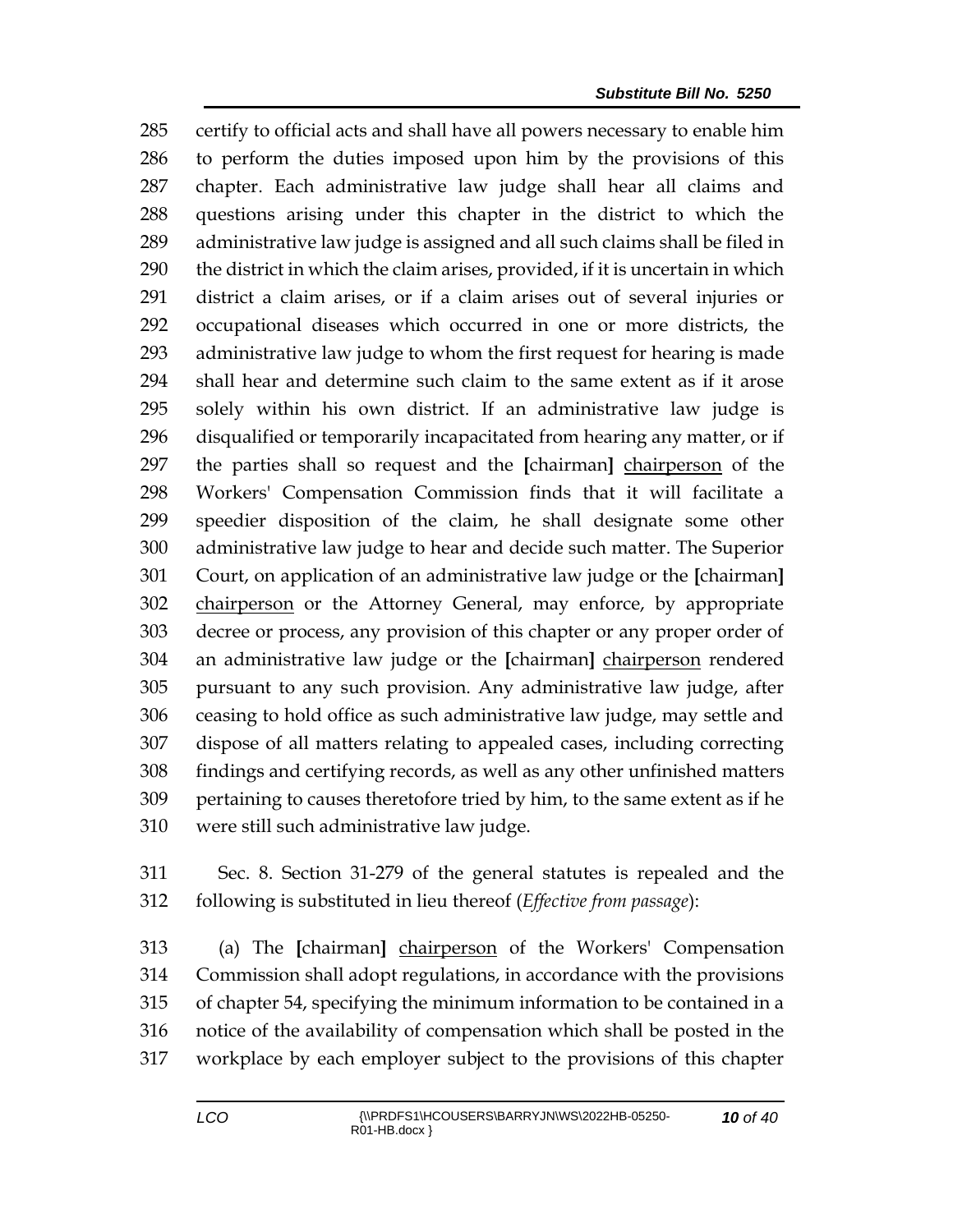pursuant to subsection (f) of section 31-284.

 (b) The **[**chairman**]** chairperson of the Workers' Compensation Commission shall, not later than July 1, 1991, adopt regulations, in accordance with chapter 54, to create a uniform system to be used by medical professionals in determining the degree of physical impairment of persons receiving compensation under this chapter.

 (c) (1) Any employer or any insurer acting on behalf of an employer, may establish a plan, subject to the approval of the **[**chairman**]** 326 chairperson of the Workers' Compensation Commission under subsection (d) of this section, for the provision of medical care that the employer provides for treatment of any injury or illness under this chapter. Each plan shall contain such information as the **[**chairman**]** 330 chairperson shall require, including, but not limited to:

 (A) A listing of all persons who will provide services under the plan, along with appropriate evidence that each person listed has met any licensing, certification or registration requirement necessary for the person to legally provide the service in this state;

 (B) A listing of all pharmacies that will provide services under the plan, to which the employer, any insurer acting on behalf of the employer, or any other entity acting on behalf of the employer or insurer shall make direct payments for any prescription drug prescribed by a physician participating in the plan;

 (C) A designation of the times, places and manners in which the services will be provided;

 (D) A description of how the quality and quantity of medical care will be managed; and

 (E) Such other provisions as the employer and the employees may agree to, subject to the approval of the **[**chairman**]** chairperson.

(2) The election by an employee covered by a plan established under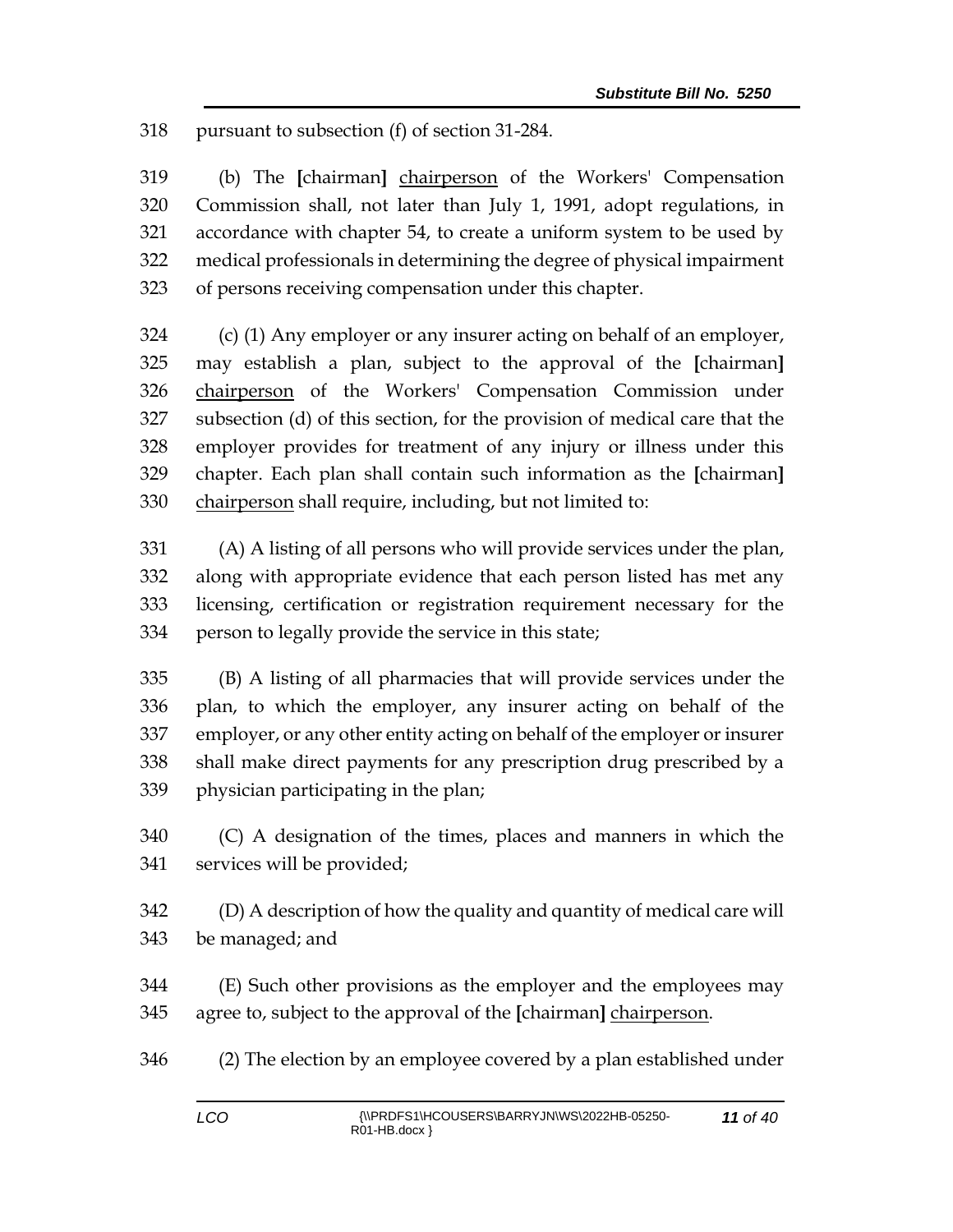this subsection to obtain medical care and treatment from a provider of medical services who is not listed in the plan shall suspend the employee's right to compensation, subject to the order of the administrative law judge.

 (d) Each plan established under subsection (c) of this section shall be submitted to the **[**chairman**]** chairperson for his approval at least one hundred twenty days before the proposed effective date of the plan and each approved plan, along with any proposed changes therein, shall be resubmitted to the **[**chairman**]** chairperson every two years thereafter for reapproval. The **[**chairman**]** chairperson shall approve or disapprove such plans on the basis of standards established by the **[**chairman**]** chairperson in consultation with a medical advisory panel appointed by the **[**chairman**]** chairperson. Such standards shall include, but not be limited to: (1) The ability of the plan to provide all medical and health care services that may be required under this chapter in a manner that is timely, effective and convenient for the employees; (2) the inclusion in the plan of all categories of medical service and of an adequate number of providers of each type of medical service in accessible locations to ensure that employees are given an adequate choice of providers; (3) the provision in the plan for appropriate financial incentives to reduce service costs and utilization without a reduction in the quality of service; (4) the inclusion in the plan of fee screening, peer review, service utilization review and dispute resolution procedures designed to prevent inappropriate or excessive treatment; and (5) the inclusion in the plan of a procedure by which information on medical and health care service costs and utilization will be reported to the **[**chairman**]** chairperson in order for him to determine the effectiveness of the plan.

 (e) Any person who serves as a member of the medical advisory panel, appointed by the **[**chairman**]** chairperson of the Workers' Compensation Commission pursuant to subsection (d) of this section, shall be deemed to be a state officer or employee for purposes of indemnification and defense under section 5-141d.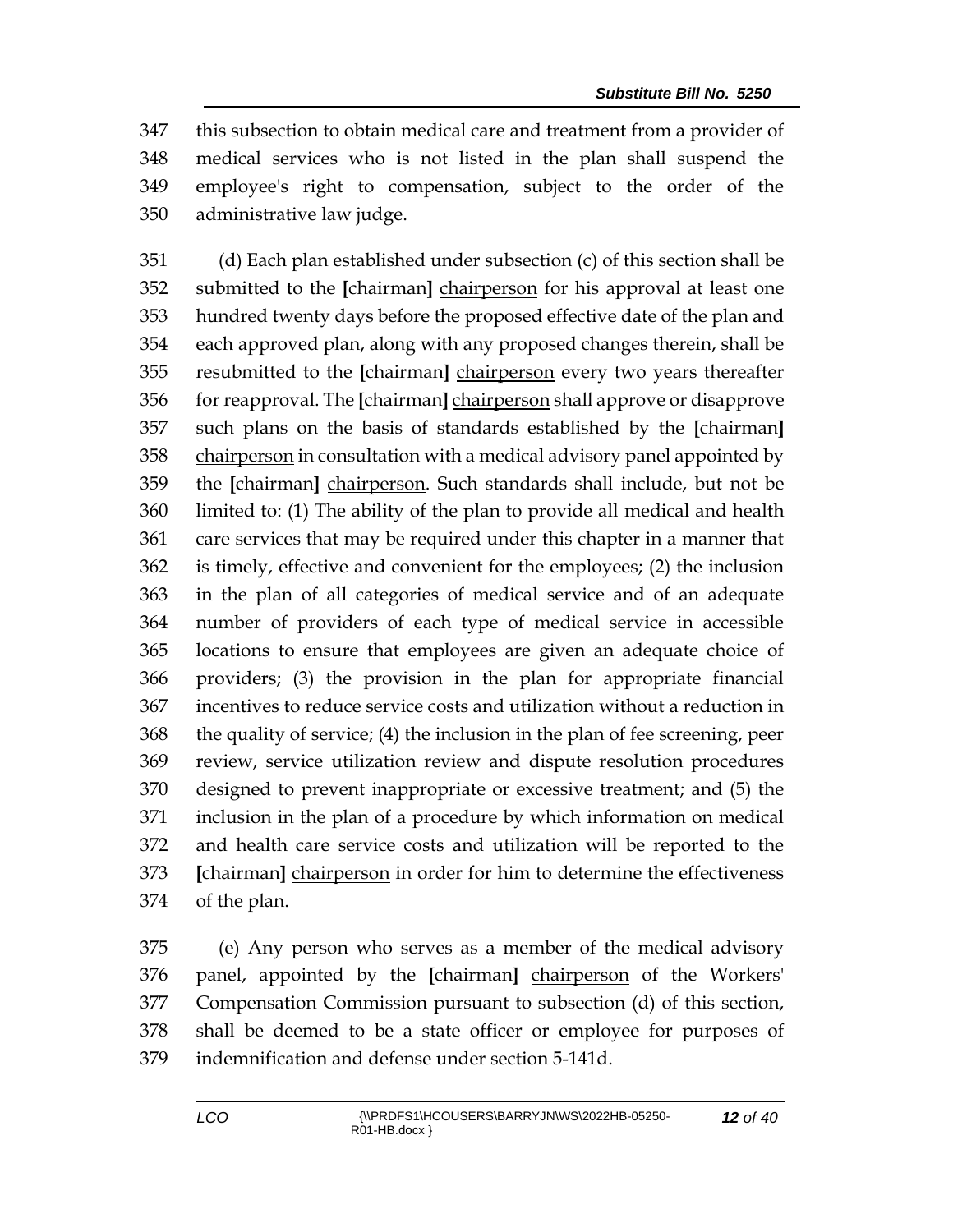Sec. 9. Section 31-280 of the general statutes is repealed and the following is substituted in lieu thereof (*Effective from passage*):

 (a) There shall continue to be a **[**chairman**]** chairperson of the Workers' Compensation Commission selected by the Governor as provided in section 31-276, as amended by this act. The **[**chairman**]** 385 chairperson may not hear any matter arising under this chapter, except appeals brought before the Compensation Review Board and except as provided in subdivision (14) of subsection (b) of this section. The **[**chairman**]** chairperson shall prepare the forms used by the commission, shall have custody of the insurance coverage cards, shall prepare and keep a list of self-insurers, shall prepare the annual report to the Governor and shall publish, when necessary, bulletins showing the changes in the compensation law, with annotations to the Connecticut cases. The **[**chairman**]** chairperson shall be provided with sufficient staff to assist him in the performance of his duties. The **[**chairman**]** chairperson may, within available appropriations, appoint acting administrative law judges on a per diem basis from among former administrative law judges or qualified members of the bar of this state. Any acting administrative law judge appointed under this subsection shall be paid on a per diem basis in an amount to be determined by the Commissioner of Administrative Services, subject to the provisions of section 4-40, and shall have all the powers and duties of administrative law judges. The Workers' Compensation Commission shall not be construed to be a commission or board subject to the provisions of section 4-9a.

 (b) The **[**chairman**]** chairperson of the Workers' Compensation Commission shall:

 (1) Establish workers' compensation districts and district offices within the state, assign administrative law judges to the districts to hear all matters arising under this chapter within the districts and may reassign administration law judges once each year, except that when there is a vacancy, illness or other emergency, or when unexpected caseload increases require, the **[**chairman**]** chairperson may reassign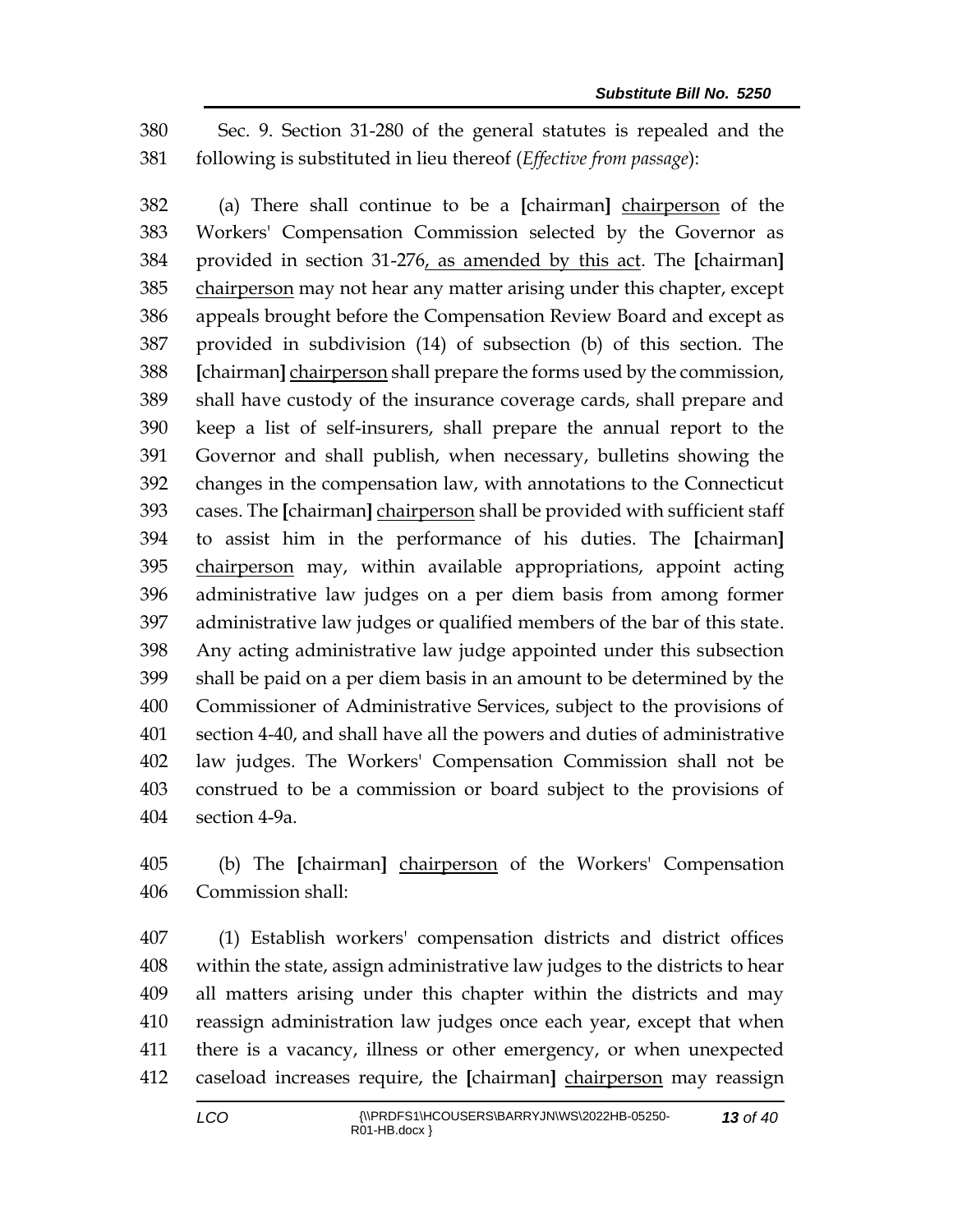administrative law judges more than once each year;

 (2) Adopt such rules as the **[**chairman**]** chairperson, in consultation with the advisory board, deems necessary for the conduct of the internal affairs of the Workers' Compensation Commission;

 (3) Adopt regulations, in consultation with the advisory board and in accordance with the provisions of chapter 54, to carry out his responsibilities under this chapter;

 (4) Prepare and adopt an annual budget and plan of operation in consultation with the advisory board;

 (5) Prepare and submit an annual report to the Governor and the General Assembly;

 (6) Allocate the resources of the commission to carry out the purposes of this chapter;

 (7) Establish an organizational structure and such divisions for the commission, consistent with this chapter, as the **[**chairman**]** chairperson deems necessary for the efficient and prompt operation of the commission;

 (8) Establish policy for all matters over which the commission has jurisdiction, including education, statistical support and administrative appeals;

 (9) Appoint such supplementary advisory panels as the **[**chairman**]** chairperson deems necessary and helpful;

 (10) Establish, in consultation with the advisory board, (A) an approved list of practicing physicians, surgeons, podiatrists, optometrists and dentists from which an injured employee shall choose for examination and treatment under the provisions of this chapter, which shall include, but not be limited to, classifications of approved practitioners by specialty, and (B) standards for the approval and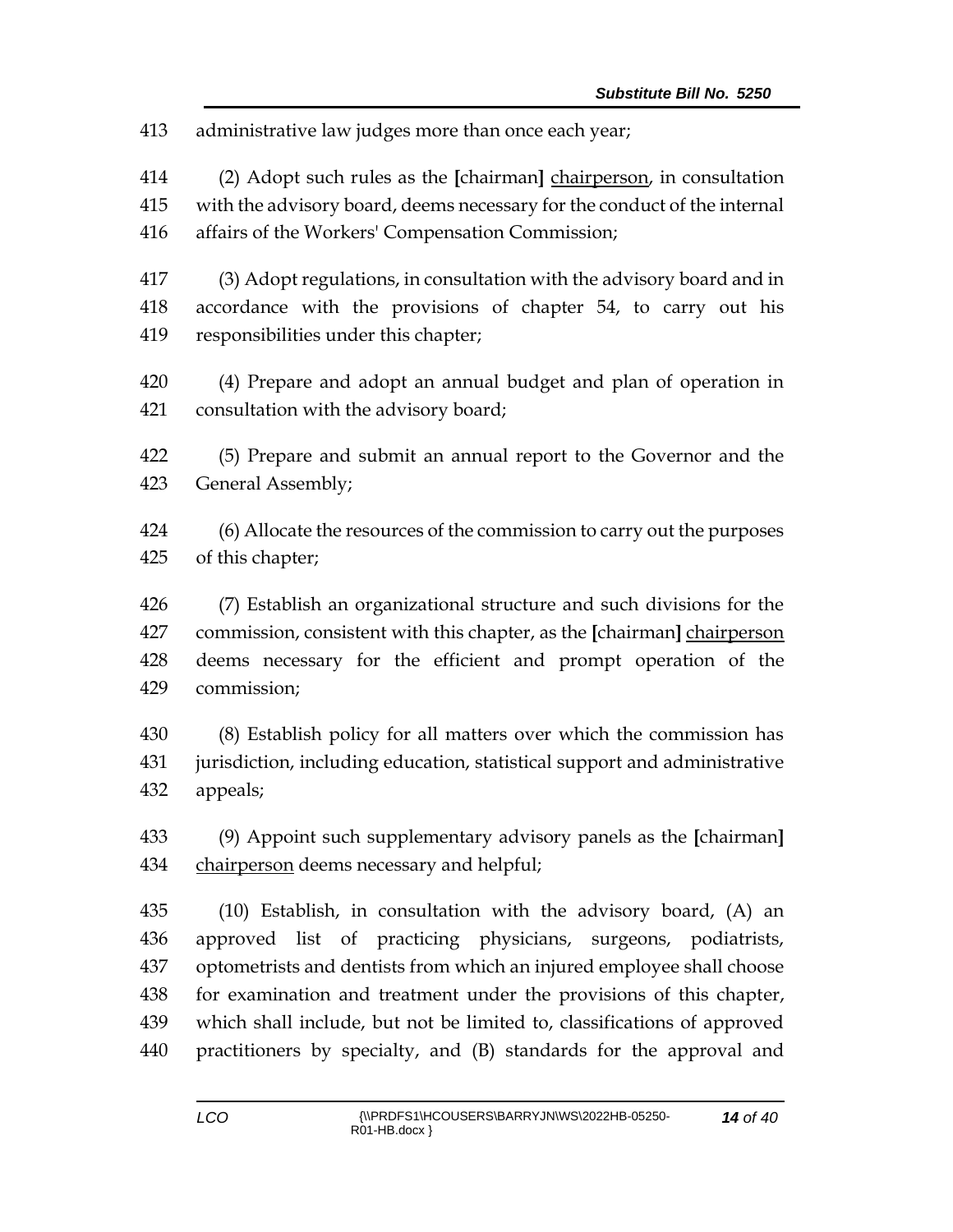removal of physicians, surgeons, podiatrists, optometrists and dentists from the list by the **[**chairman**]** chairperson;

 (11) (A) Establish standards in consultation with the advisory board for approving all fees for services rendered under this chapter by attorneys, physicians, surgeons, podiatrists, optometrists, dentists and other persons;

 (B) In consultation with employers, their insurance carriers, union representatives, physicians and third-party reimbursement organizations establish, not later than October 1, 1993, and publish annually thereafter, a fee schedule setting the fees payable by an employer or its insurance carrier for services rendered under this chapter by an approved physician, surgeon, podiatrist, optometrist, dentist and other persons, provided the fee schedule shall not apply to services rendered to a claimant who is participating in an employer's managed care plan pursuant to section 31-279, as amended by this act. On and after April 1, 2008, the **[**chairman**]** chairperson shall implement and annually update relative values based on the Medicare resource- based relative value scale and implement coding guidelines in conformance with the Correct Coding Initiative used by the federal Centers for Medicare and Medicaid Services. The conversion to the Medicare resource-based relative value scale shall be revenue-neutral. The fee schedule shall limit the annual growth in total medical fees to the annual percentage increase in the consumer price index for all urban workers. The **[**chairman**]** chairperson may make necessary adjustments to the fee schedule for services rendered under this chapter where there is no established Medicare resource-based relative value. Payment of the established fees by the employer or its insurance carrier shall constitute payment in full to the practitioner, and the practitioner may not recover any additional amount from the claimant to whom services have been rendered;

 (C) Issue, not later than October 1, 1993, and publish annually thereafter, guidelines for the maximum fees payable by a claimant for any legal services rendered by an attorney in connection with the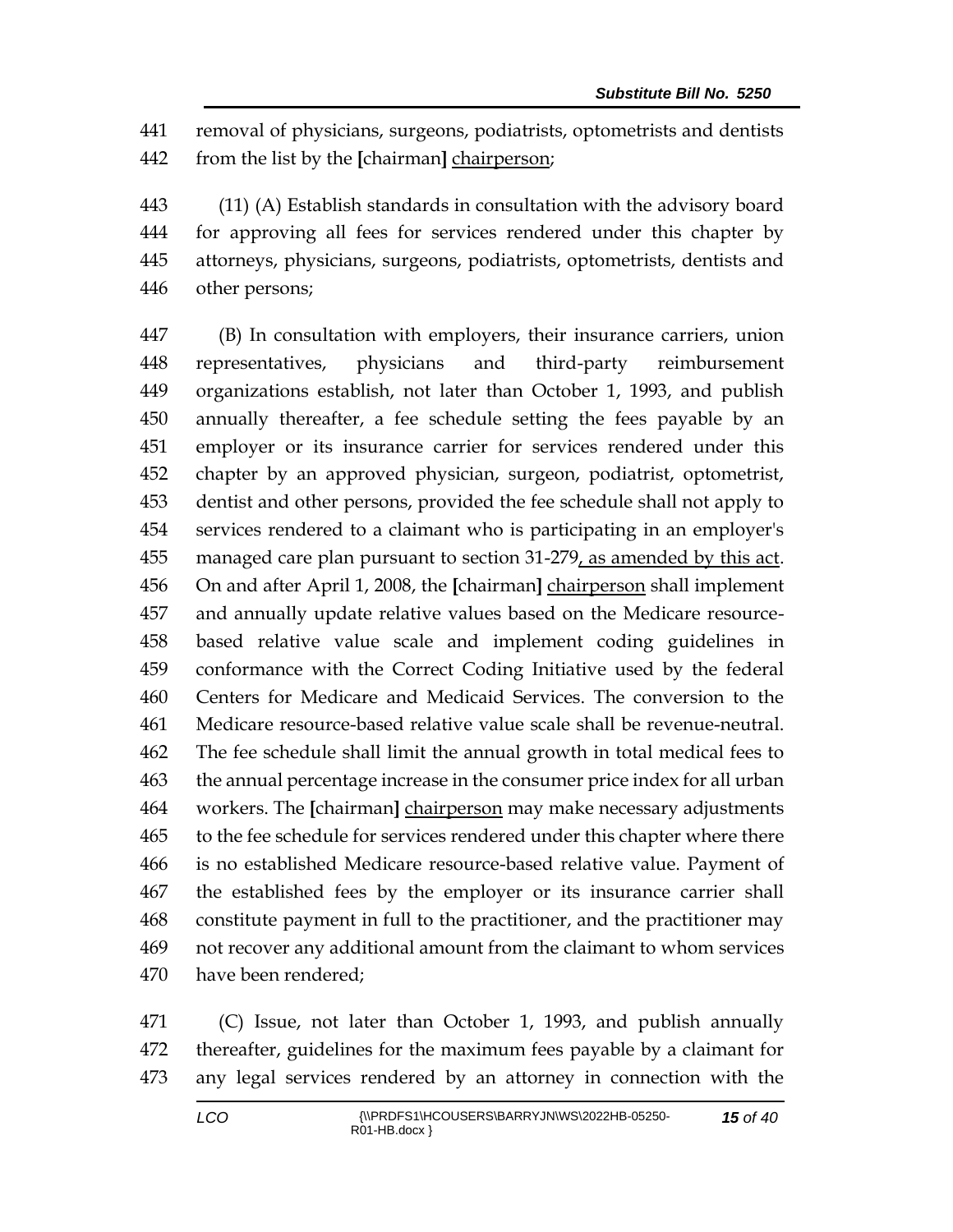provisions of this chapter, which fees shall be approved in accordance with the standards established by the **[**chairman**]** chairperson pursuant to subparagraph (A) of this subdivision;

 (12) Approve applications for employer-sponsored medical care plans, based on standards developed in consultation with a medical 479 advisory panel as provided in section 31-279, as amended by this act;

 (13) Establish procedures for the hiring, dismissing or otherwise disciplining and promoting employees of the commission, subject where appropriate to the provisions of chapter 67;

 (14) Control the hearing calendars of the administrative law judges, and if necessary, preside over informal hearings in regard to compensation under the provisions of this chapter in order to facilitate the timely and efficient processing of cases;

 (15) Enter into contracts with consultants and such other persons as necessary for the proper functioning of the commission;

(16) Direct and supervise all administrative affairs of the commission;

(17) Keep and maintain a record of all advisory board proceedings;

 (18) Assign and reassign a district manager and other staff to each of the commission's district offices;

 (19) Collect and analyze statistical data concerning the administration of the Workers' Compensation Commission;

 (20) Direct and supervise the implementation of a uniform case filing and processing system in each of the district offices that will include, but not be limited to, the ability to provide data on the number of cases having multiple hearings, the number of postponed hearings and hearing schedules for each district office;

 (21) Establish staff development, training and education programs designed to improve the quality of service provided by the commission,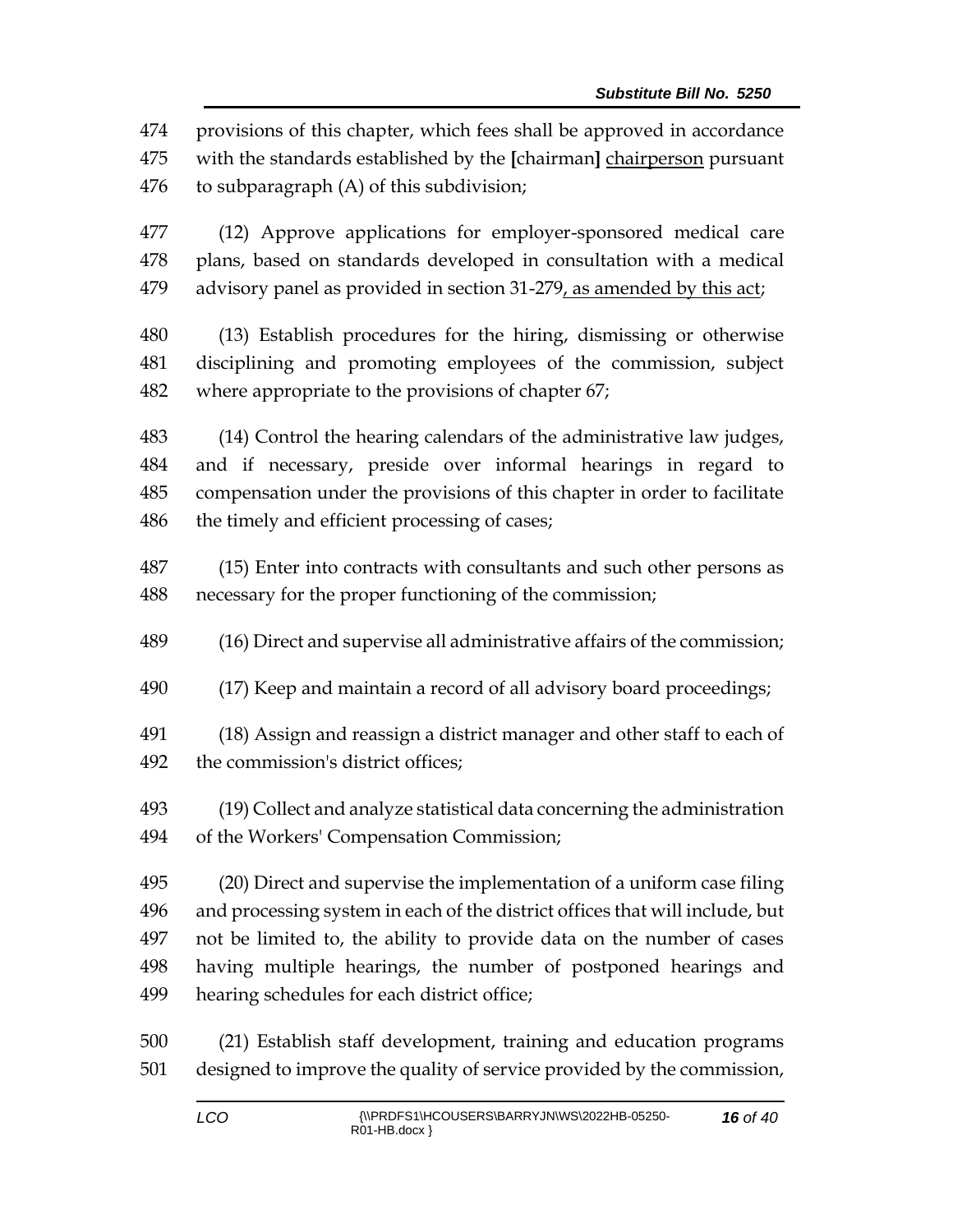including, but not limited to, a program to train district office staff in the screening of hearing requests;

 (22) Develop standard forms for requesting hearings and standard policies regarding limits on the number of informal hearings that will be allowed under this chapter, and limits on the number of postponements that will be permitted before a formal hearing is held pursuant to section 31-297;

(23) Develop guidelines for expediting disputed cases;

 (24) Establish an ongoing training program, in consultation with the advisory board, designed to assist the administrative law judges in the fulfillment of their duties pursuant to the provisions of section 31-278, as amended by this act, which program shall include instruction in the following areas: Discovery, evidence, statutory interpretation, medical terminology, legal decision writing and the purpose and procedures of informal and formal hearings;

 (25) Evaluate, in conjunction with the advisory board, the performance of each administrative law judge biannually and, notwithstanding the provisions of subsection (b) of section 1-210 and chapter 55, make the performance evaluation of any administrative law judge available only to the Governor, the members of the joint standing committee on the judiciary and the respective administrative law judge prior to any public hearing on the reappointment of any such administrative law judge. Any information disclosed to such persons shall be used by such persons only for the purpose for which it was given and shall not be disclosed to any other person;

 (26) (A) In consultation with insurers and practitioners, establish not later than October 1, 1993, and publish annually thereafter, practitioner billing guidelines for employers, workers' compensation insurance carriers and practitioners approved by the **[**chairman**]** chairperson pursuant to subdivision (10) of this subsection. The guidelines shall include procedures for the resolution of billing disputes and shall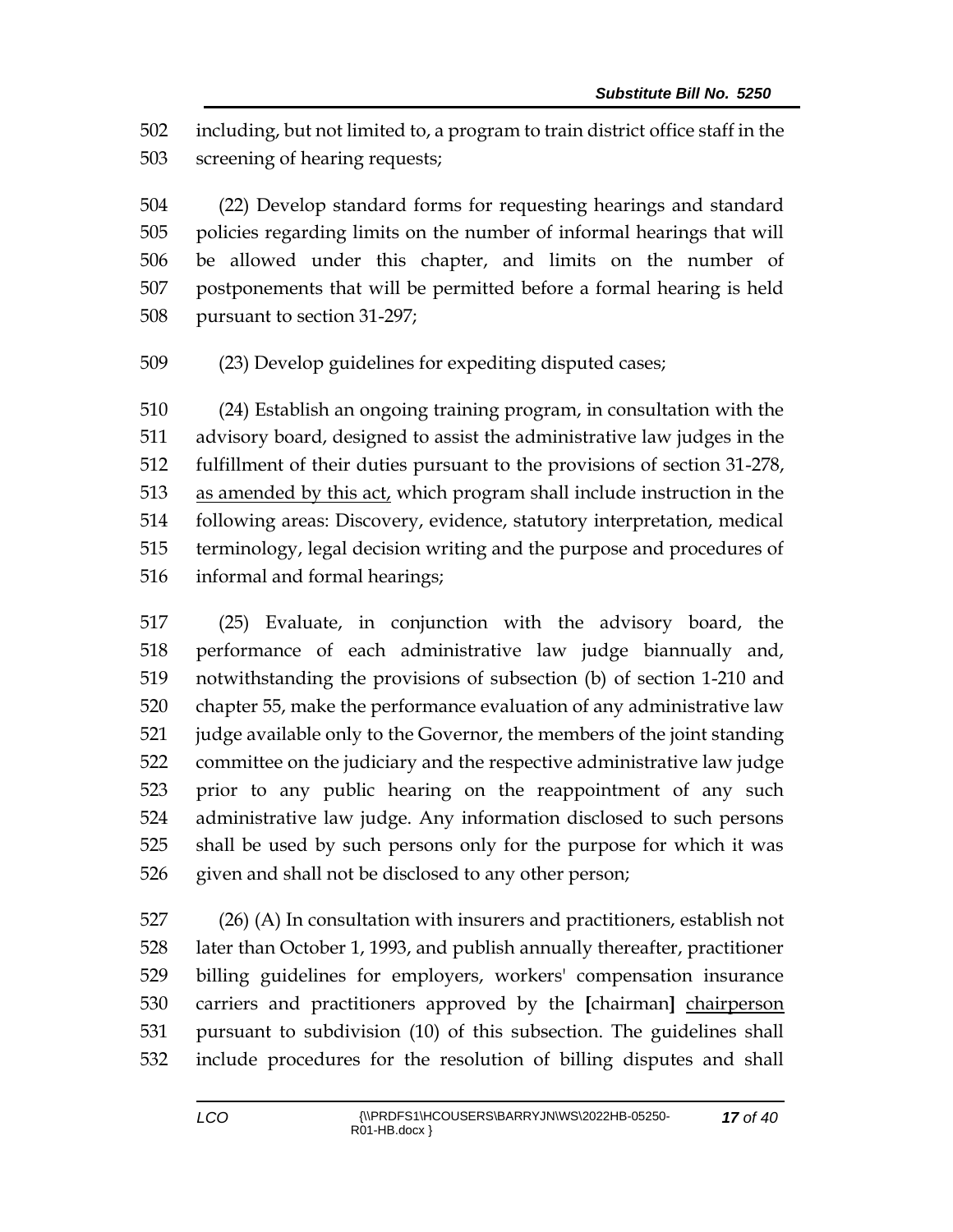prohibit a practitioner from billing or soliciting payments from a claimant for services rendered to the claimant under the provisions of this chapter (i) during a payment dispute between the practitioner and the employer or its workers' compensation insurance carrier, or (ii) in excess of the maximum fees established pursuant to subparagraph (B) of subdivision (11) of this subsection;

 (B) In consultation with practitioners and insurers, develop not later than July 1, 1994, practice protocols for reasonable and appropriate treatment of a claimant under the provisions of this chapter, based on the diagnosis of injury or illness. The commission shall annually publish the practice protocols for use by approved practitioners, employers, workers' compensation insurance carriers and administrative law judges in evaluating the necessity and appropriateness of care provided to a claimant under the provisions of this chapter;

 (C) In consultation with practitioners and insurers, develop not later than July 1, 1994, utilization review procedures for reasonable and appropriate treatment of a claimant under the provisions of this chapter. The **[**chairman**]** chairperson shall annually publish the procedures for use by approved practitioners, employers, workers' compensation insurance carriers and administrative law judges in evaluating the necessity and appropriateness of care provided to a claimant under the provisions of this chapter.

 (c) The **[**chairman**]** chairperson, as soon as practicable after April first of each year, shall submit to the Comptroller an estimated budget of expenditures which shall include all direct and indirect costs incurred by the Workers' Compensation Commission for the succeeding fiscal year commencing on July first next. The Workers' Compensation Commission, for the purposes of administration, shall not expend more than the amounts specified in such estimated budget for each item of expenditure except as authorized by the Comptroller. The **[**chairman**]** chairperson shall include in his annual report to the Governor a statement showing the expenses of administering the Workers' Compensation Act for the preceding fiscal year.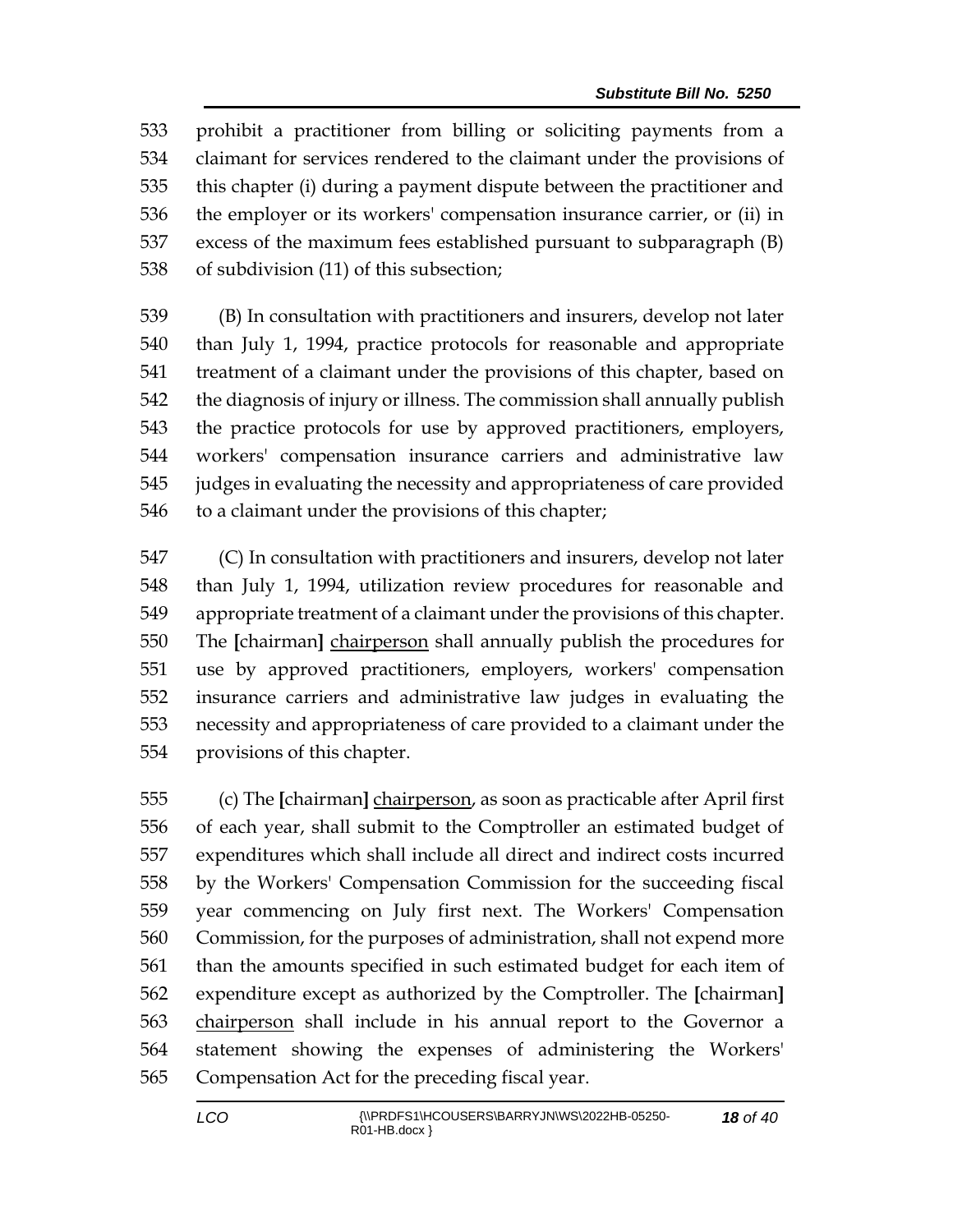(d) The **[**chairman**]** chairperson and the Comptroller, as soon as practicable after August first in each year, shall ascertain the total amount of expenses incurred by the commission, including, in addition to the direct cost of personnel services, the cost of maintenance and operation, rentals for space occupied in state leased offices and all other direct and indirect costs, incurred by the commission and the expenses incurred by the Department of Aging and Disability Services in providing rehabilitation services for employees suffering compensable injuries in accordance with the provisions of section 31-283a, during the preceding fiscal year in connection with the administration of the Workers' Compensation Act and the total noncontributory payments required to be made to the Treasurer towards administrative law judges' retirement salaries as provided in sections 51-49, 51-50, 51-50a and 51- 50b. An itemized statement of the expenses as so ascertained shall be available for public inspection in the office of the **[**chairman**]** chairperson of the Workers' Compensation Commission for thirty days after notice to all insurance carriers, and to all employers permitted to pay compensation directly affected thereby.

 Sec. 10. Subsections (a) to (c), inclusive, of section 31-280a of the 2022 supplement to the general statutes are repealed and the following is substituted in lieu thereof (*Effective from passage*):

 (a) There shall be an Advisory Board of the Workers' Compensation Commission to advise the **[**chairman**]** chairperson on matters concerning policy for and the operation of the commission. The advisory board shall consist of eight members, who shall be appointed by the Governor, with the advice and consent of the General Assembly. Four of such members shall represent employees and four shall represent employers. One of such members representing employees shall be an individual who has suffered an extensive disability arising out of and in the course of his employment. One of such members representing employers shall be a representative of a major general hospital in the state. On or before January 1, 1992, the Governor shall appoint, and the General Assembly shall confirm, such members of the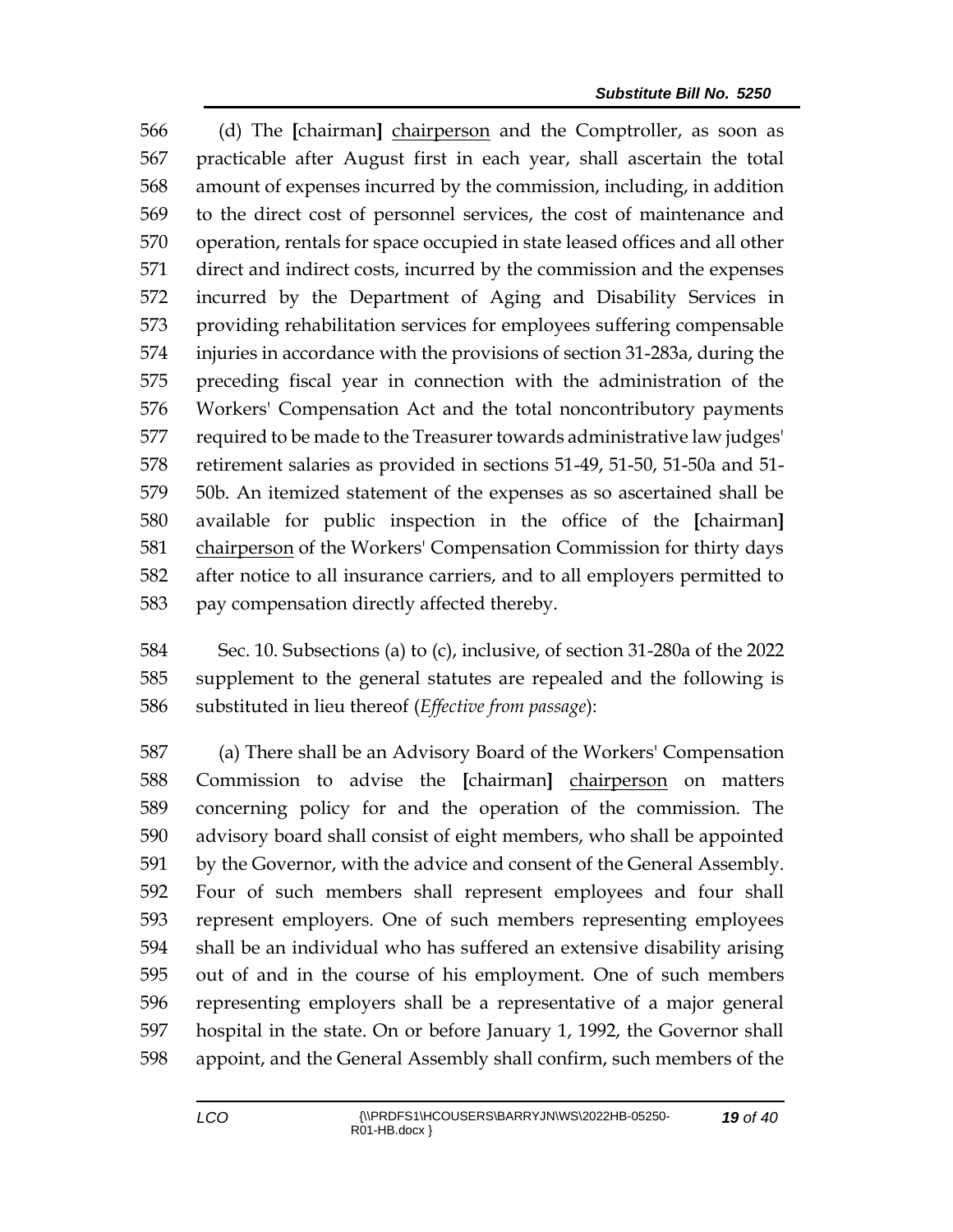advisory board as follows: Two shall serve a term of four years from said date, one of whom shall represent employees and one of whom shall represent employers; two shall serve a term of three years from said date, one of whom shall represent employees and one of whom shall represent employers; two shall serve a term of two years from said date, one of whom shall represent employees and one of whom shall represent employers; and two shall serve a term of one year from said date, one of whom shall represent employees and one of whom shall represent employers. Thereafter such members shall be appointed for a term of four years from January first in the year of their appointment. Any vacancy on the advisory board shall be filled for the remainder of the term in the same manner as the original appointment. The **[**chairman**]** chairperson of the Workers' Compensation Commission shall serve as an ex-officio member of the advisory board without the power to vote.

 (b) The appointed members of the advisory board shall select a ninth member who shall be impartial and shall serve as the **[**chairman**]** 616 chairperson of the advisory board. The members of the advisory board shall serve without compensation. Each member shall be reimbursed for expenses necessarily incurred by the member in the performance of his duties. The advisory board shall not be construed to be a board or commission subject to the provisions of section 4-9a. The Workers' Compensation Commission shall provide such staff as is necessary for the performance of the functions and duties of the advisory board.

 (c) The advisory board shall meet at least once in each calendar quarter and at such other times as the **[**chairman**]** chairperson or the **[**chairman**]** chairperson of the Workers' Compensation Commission deem necessary. All actions of the advisory board shall require the affirmative vote of six members of the advisory board. The advisory board may bring any matter related to the operation of the workers' compensation system to the attention of the **[**chairman**]** chairperson of the Workers' Compensation Commission. The advisory board may adopt any rules of procedure that the board deems necessary to carry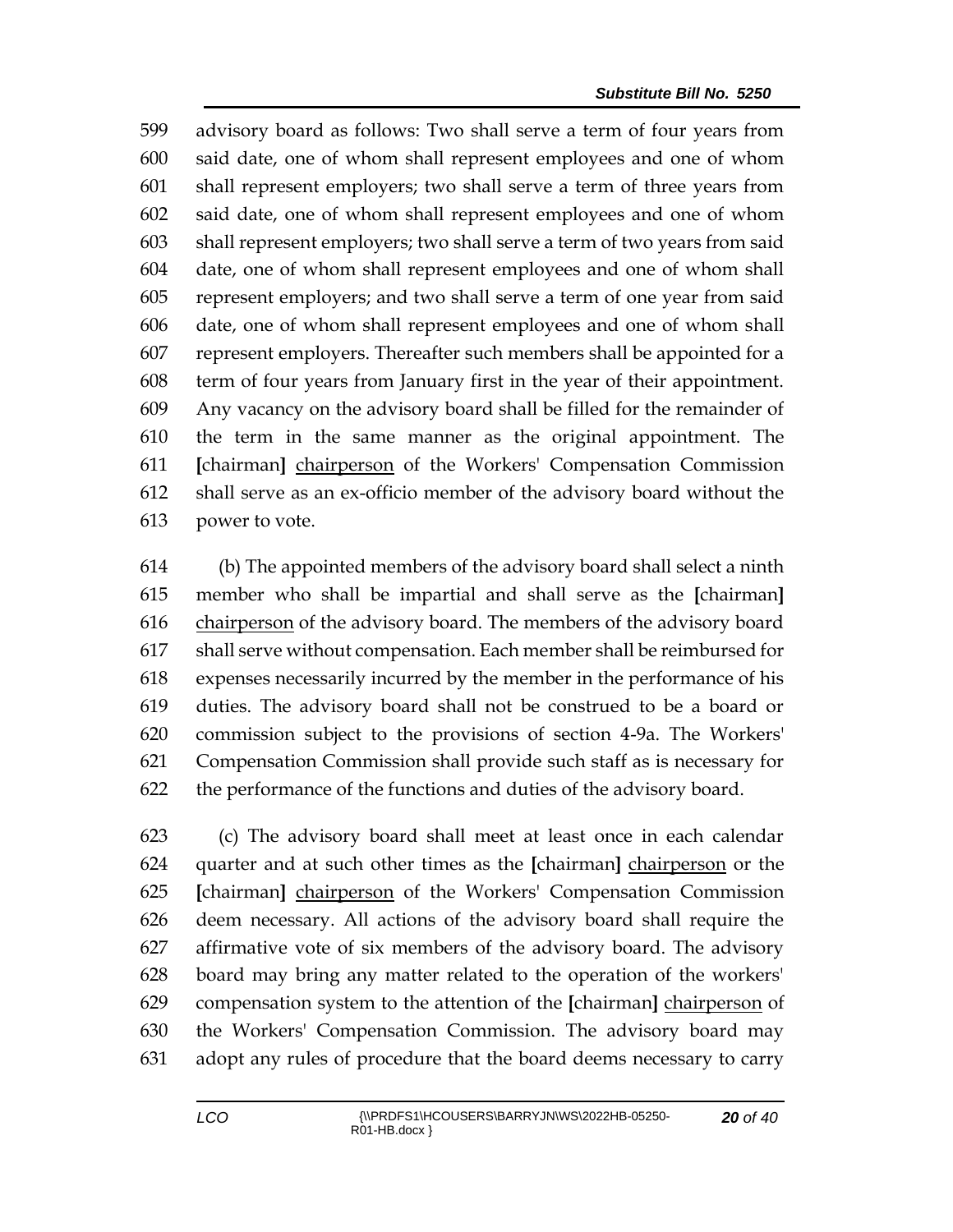out its duties under this chapter.

 Sec. 11. Subsection (a) of section 31-280b of the general statutes is repealed and the following is substituted in lieu thereof (*Effective from passage*):

 (a) There shall be a Compensation Review Board within the Workers' Compensation Commission. The **[**chairman**]** chairperson of the Workers' Compensation Commission shall serve as chief of the Compensation Review Board and shall have responsibility for the operation of the board. On or before January 1, 1992, the **[**chairman**]** chairperson shall appoint a chief clerk of the Compensation Review Board under the provisions of chapter 67 who shall be responsible to the **[**chairman**]** chairperson for the efficient operation of the board.

 Sec. 12. Section 31-283g of the general statutes is repealed and the following is substituted in lieu thereof (*Effective from passage*):

 The Workers' Compensation Commission shall provide, in convenient locations throughout the state, education services to employees concerning the prevention of occupational diseases and injuries, training for nonmanagement employees in workers' compensation procedures and substantive rights, information to employers concerning known and suspected workplace hazards and training and information for medical professionals in workers' compensation procedures, standards and requirements. The **[**chairman**]** 654 chairperson shall be provided with sufficient staff to assist him in the performance of his duties. The **[**chairman**]** chairperson of the Workers' Compensation Commission may adopt regulations, in accordance with the provisions of chapter 54, to implement the provisions of this section.

 Sec. 13. Subsections (b) and (c) of section 31-284 of the general statutes are repealed and the following is substituted in lieu thereof (*Effective from passage*):

 (b) Each employer who does not furnish to the **[**chairman**]** chairperson of the Workers' Compensation Commission satisfactory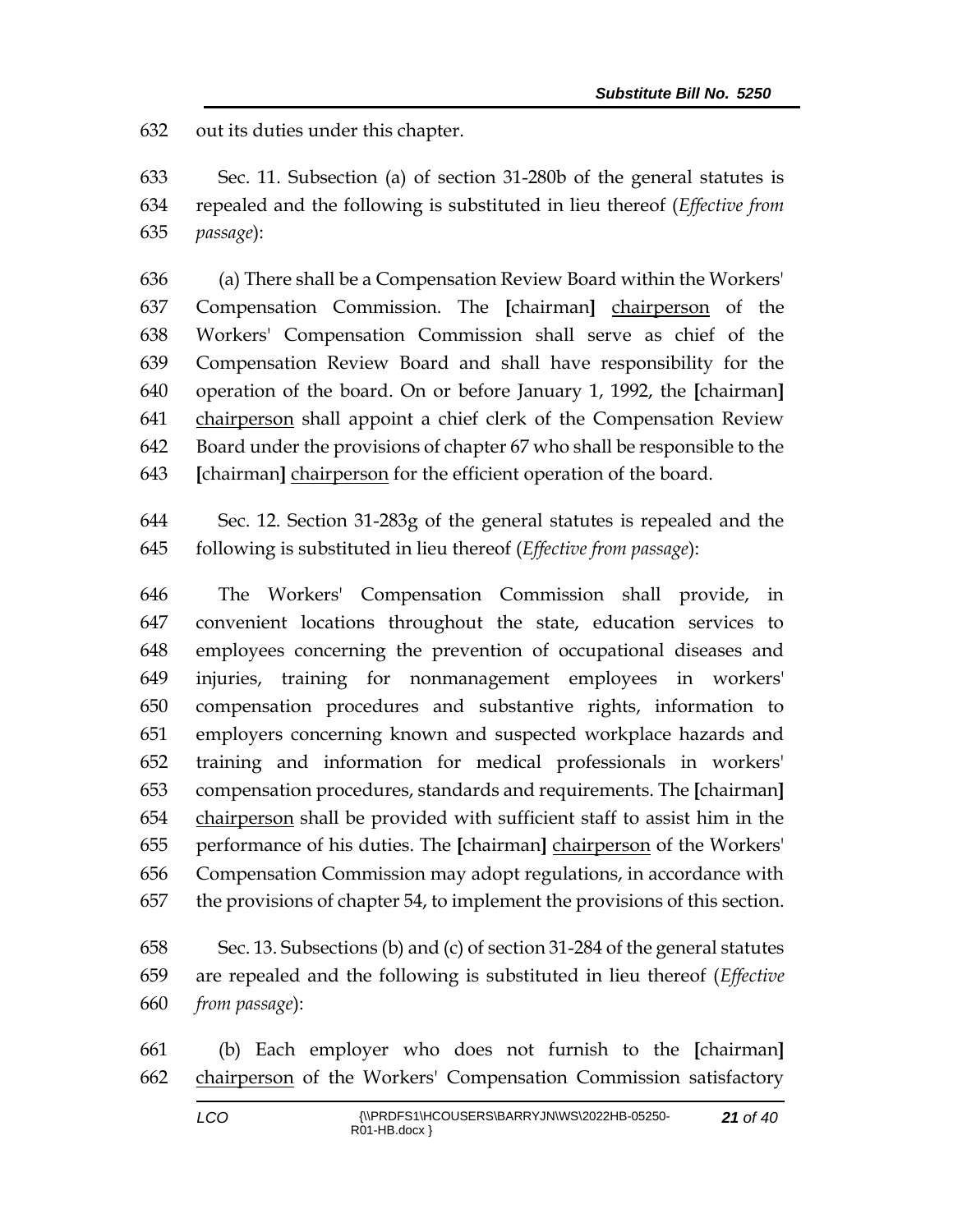proof of his solvency and financial ability to pay directly to injured employees or other beneficiaries compensation provided by this chapter shall insure his full liability under this chapter, other than his liability for assessments pursuant to sections 31-345, as amended by this act, and 31-354 in one of the following ways: (1) By filing with the Insurance Commissioner in form acceptable to him security guaranteeing the performance of the obligations of this chapter by the employer; or (2) by insuring his full liability under this part, exclusive of any liability resulting from the terms of section 31-284b, in any stock or mutual companies or associations that are or may be authorized to take such risks in this state; or (3) by any combination of the methods provided in subdivisions (1) and (2) of this subsection as he may choose, subject to the approval of the Insurance Commissioner. If the employer fails to comply with the requirements of this subsection, an employee may bring an action against such employer for damages on account of personal injury sustained by such employee arising out of and in the course of his employment or on account of death resulting from personal injury so sustained, except that there shall be no liability under this section to an individual on the part of the employer if such individual held himself out to the employer as an independent contractor and the employer, in good faith, relied on that representation as well as other indicia of such status and classified such individual as an independent contractor. In case of an alleged noncompliance with the provisions of this subsection, a certificate of noncompliance under oath, by the **[**chairman**]** chairperson of the Workers' Compensation Commission, shall constitute prima facie evidence of noncompliance.

 (c) Each employer who does not furnish to the **[**chairman**]** chairperson of the Workers' Compensation Commission satisfactory proof of his solvency and financial ability to pay directly to the State 692 Treasurer the assessments required in sections  $31-345$ , as amended by this act, and 31-354 shall insure his full liability for the assessments in one of the following ways: (1) By filing with the Insurance Commissioner in form acceptable to him security guaranteeing the payment of the assessments by the employer; (2) by insuring his full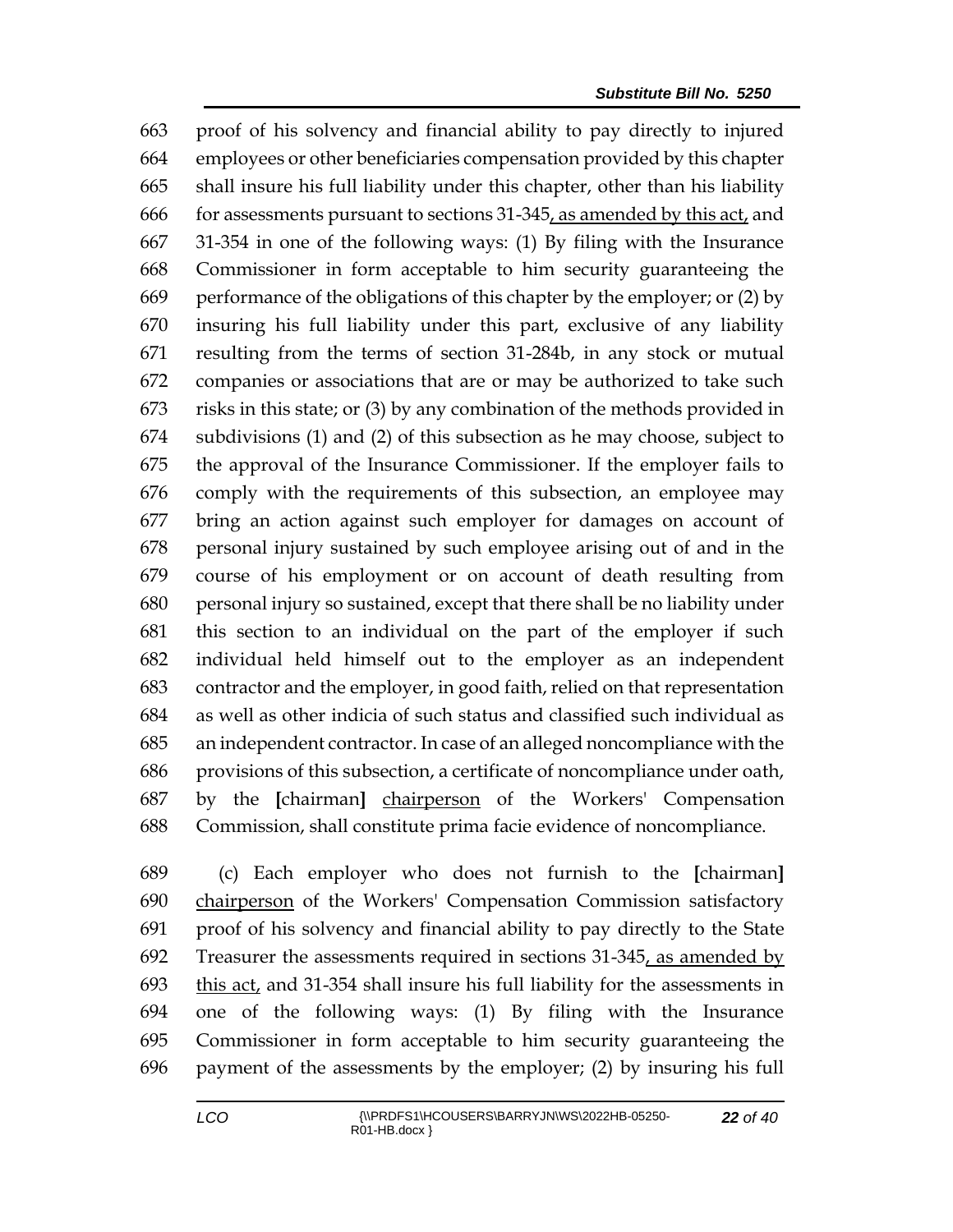liability for the assessments in any stock or mutual companies or associations that are or may be authorized to take such risks in this state; or (3) by any combination of the methods provided in subdivisions (1) and (2) of this subsection as he may choose, subject to the approval of the Insurance Commissioner. The payment of the assessments required under sections 31-345, as amended by this act, and 31-354 is a condition of doing business in this state and failure to pay the assessments, when due, shall result in the denial of the privilege of doing business in this state or to self-insure under subsections (b) and (c) of this section. If the liability for the assessments is insured, the insurance shall be by endorsement to a policy meeting all of the requirements of the Insurance Commissioner, or by a separate policy insuring the liability for the assessments, and otherwise meeting all of the requirements of the Insurance Commissioner. In the case of any employer who files acceptable security guaranteeing the liability for the assessments, failure to pay the assessments, when due, shall result in the denial of the privilege to self-insure under subsections (b) and (c) of this section.

 Sec. 14. Subsection (e) of section 31-288 of the general statutes is repealed and the following is substituted in lieu thereof (*Effective from passage*):

 (e) The **[**chairman**]** chairperson of the Workers' Compensation Commission shall notify the State Treasurer and the Attorney General of the imposition of any penalty, the date it was imposed, the amount and whether there has been an appeal of said penalty. Any civil penalty order issued pursuant to subsection (c) or (d) of this section shall state that payment shall be made to the Second Injury Fund of the State Treasurer, and that failure to pay within ninety days may result in civil action to double the penalty. The State Treasurer shall collect any penalty owed, and if the penalty is not paid within ninety days, the State Treasurer shall notify the **[**chairman**]** chairperson of the Workers' Compensation Commission and the Attorney General so that civil action may be brought pursuant to section 31-289. Any appeal of a penalty assessed pursuant to the provisions of subsections (c) and (d) of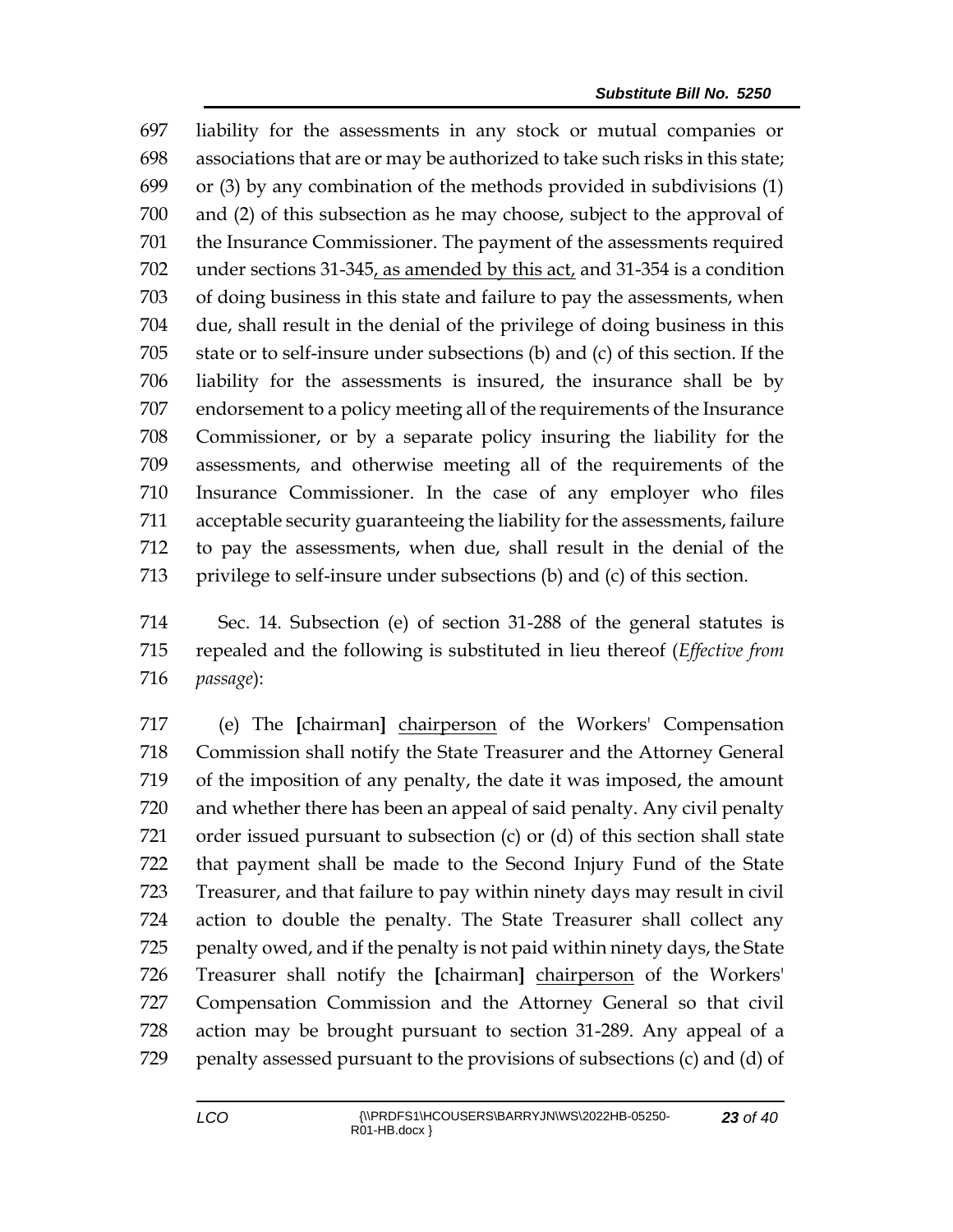this section shall be taken in accordance with the provisions of section 31-301, as amended by this act. The **[**chairman**]** chairperson shall adopt regulations for the administrative law judges to use in setting fines which shall require the administrative law judges to take into account the nature of the employer's business and his number of employees.

 Sec. 15. Section 31-289a of the general statutes is repealed and the following is substituted in lieu thereof (*Effective from passage*):

 (a) If any civil penalty imposed pursuant to any provision of this chapter is not paid within ninety days of its imposition by an administrative law judge, or within ninety days of the final disposition of an appeal, as the case may be, the **[**chairman**]** chairperson of the Workers' Compensation Commission shall immediately notify the Attorney General of such failure to pay. Upon such notification, the Attorney General may bring a civil action in the name of the state of Connecticut in the superior court for the judicial district where the administrative law judge imposed the civil penalty, to recover double 746 the amount of the civil penalty together with reasonable attorney's fees and costs as taxed by the court. Any recovery under this section shall be disbursed in the same manner as recoveries pursuant to section 31-355, as amended by this act.

 (b) An affidavit sworn to or affirmed by the **[**chairman**]** chairperson of the Workers' Compensation Commission, or by the administrative law judge who imposed the civil penalty referred to in the affidavit, stating the name of the administrative law judge who imposed the civil penalty, the amount of the civil penalty, the name of the violator against whom the civil penalty was imposed, whether or not an appeal was taken, the disposition of the appeal and whether or not the penalty was paid, shall constitute prima facie proof of the facts contained in the affidavit. Copies of the records of the Workers' Compensation Commission, or of any administrative law judge, certified by said **[**chairman**]** chairperson or by the administrative law judge having custody of the records, containing the name of the administrative law judge who imposed a civil penalty, the amount of the civil penalty, the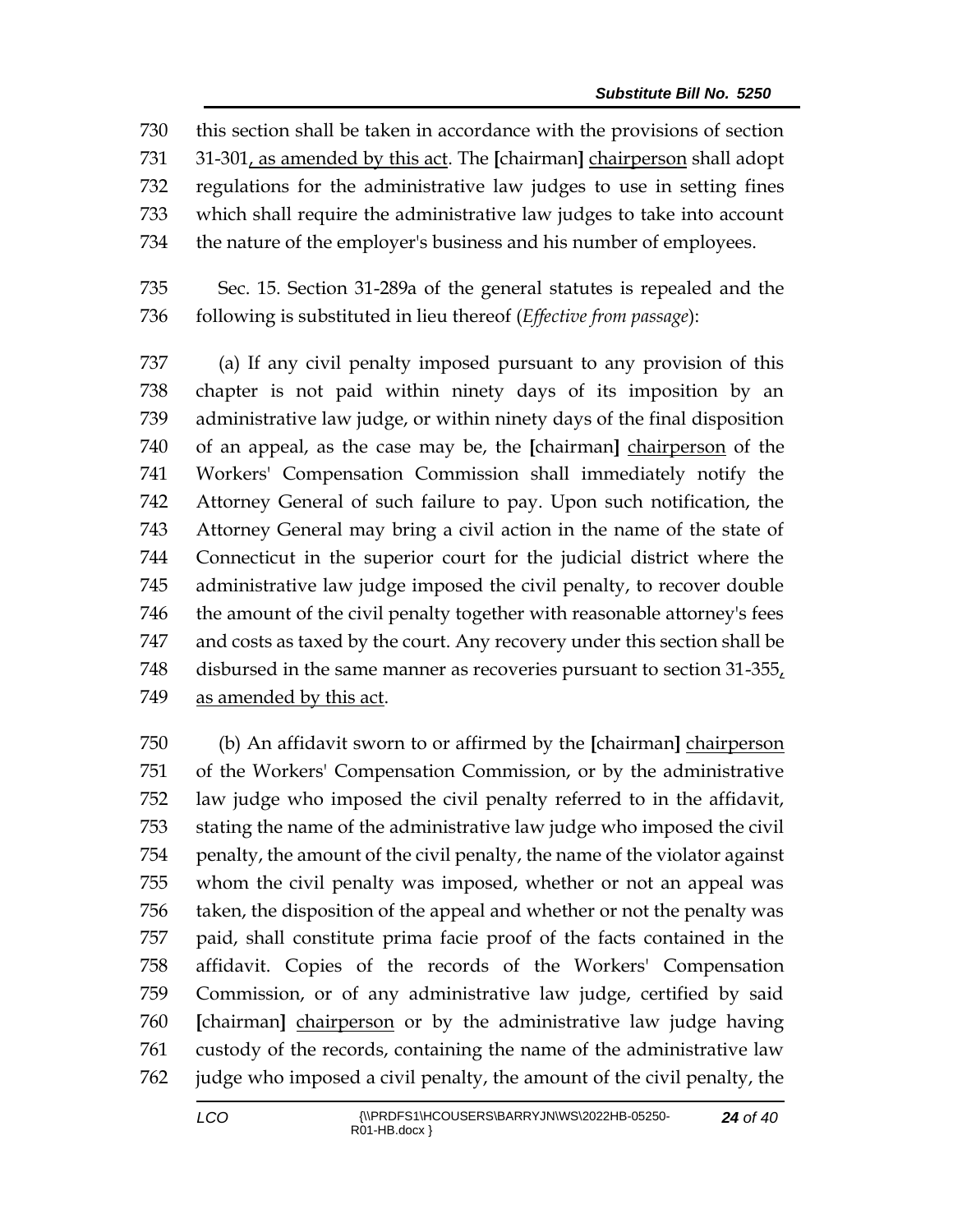name of the violator against whom the civil penalty was imposed, whether or not an appeal was taken, the disposition of the appeal and whether or not the penalty was paid, shall constitute prima facie proof of the facts contained in the records.

 (c) Civil actions pursuant to this section shall be privileged in their assignment for trial.

 Sec. 16. Subsection (b) of section 31-290a of the 2022 supplement to the general statutes is repealed and the following is substituted in lieu thereof (*Effective from passage*):

 (b) Any employee who is so discharged, disciplined or discriminated against or who has been deliberately misinformed or deliberately dissuaded from filing a claim for workers' compensation benefits or a claim for payment of benefits from the Connecticut Essential Workers COVID-19 Assistance Fund may either: (1) Bring a civil action in the superior court for the judicial district where the employer has its principal office for the reinstatement of his previous job, payment of back wages and reestablishment of employee benefits to which he would have otherwise been entitled if he had not been discriminated against or discharged and any other damages caused by such discrimination or discharge. The court may also award punitive damages. Any employee who prevails in such a civil action shall be awarded reasonable attorney's fees and costs to be taxed by the court; or (2) file a complaint with the **[**chairman**]** chairperson of the Workers' Compensation Commission alleging violation of the provisions of subsection (a) of this section. Upon receipt of any such complaint, the **[**chairman**]** chairperson shall select an administrative law judge to hear the complaint, provided any administrative law judge who has previously rendered any decision concerning the claim shall be excluded. The hearing shall be held in the workers' compensation district where the employer has its principal office. After the hearing, the administrative law judge shall send each party a written copy of his decision. The administrative law judge may award the employee the reinstatement of his previous job, payment of back wages and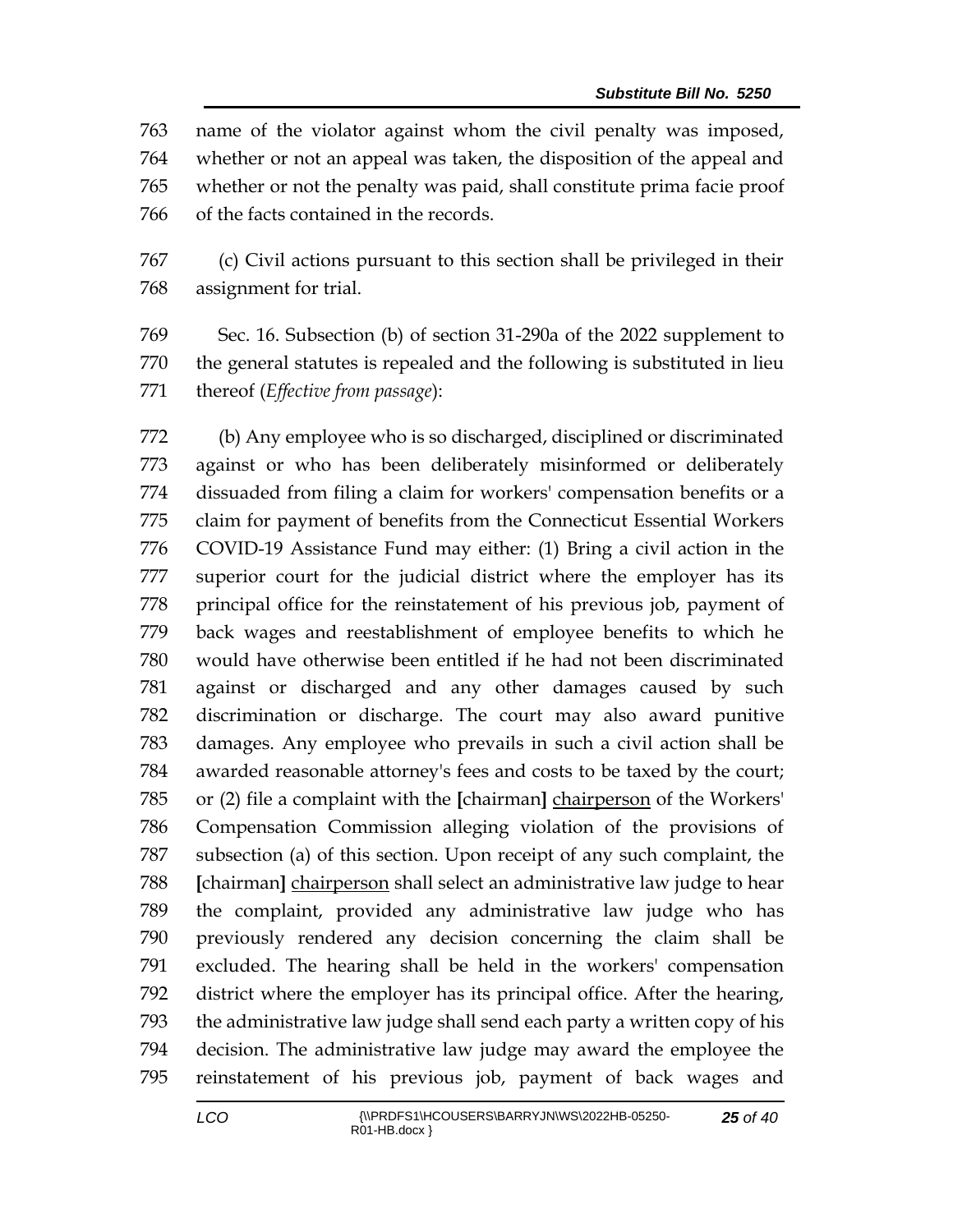reestablishment of employee benefits to which he otherwise would have been eligible if he had not been discriminated against or discharged. Any employee who prevails in such a complaint shall be awarded reasonable attorney's fees. Any party aggrieved by the decision of the administrative law judge may appeal the decision to the Appellate Court.

 Sec. 17. Subsections (a) and (b) of section 31-290d of the general statutes are repealed and the following is substituted in lieu thereof (*Effective from passage*):

 (a) There shall be a workers' compensation fraud unit within the office of the Chief State's Attorney in the Division of Criminal Justice. The unit, under the supervision of the Chief State's Attorney, may, upon receipt of a complaint, at the request of the **[**chairman**]** chairperson of the Workers' Compensation Commission or on its own initiative, investigate cases of alleged fraud involving any claim for benefits, any receipt or payment of benefits, or the insurance or self-insurance of liability under sections 31-275 to 31-355a, inclusive, as amended by this act. Upon conclusion of the investigation, the Chief State's Attorney shall take appropriate action to enforce the laws of this state.

 (b) The workers' compensation fraud unit shall submit a quarterly report detailing its activities to the **[**chairman**]** chairperson and the Advisory Board of the Workers' Compensation Commission and to the Insurance Commissioner.

 Sec. 18. Section 31-294d of the 2022 supplement to the general statutes is repealed and the following is substituted in lieu thereof (*Effective from passage*):

 (a) (1) The employer, as soon as the employer has knowledge of an injury, shall provide a competent physician, surgeon, physician assistant or advanced practice registered nurse to attend the injured employee and, in addition, shall furnish any medical and surgical aid or hospital and nursing service, including medical rehabilitation services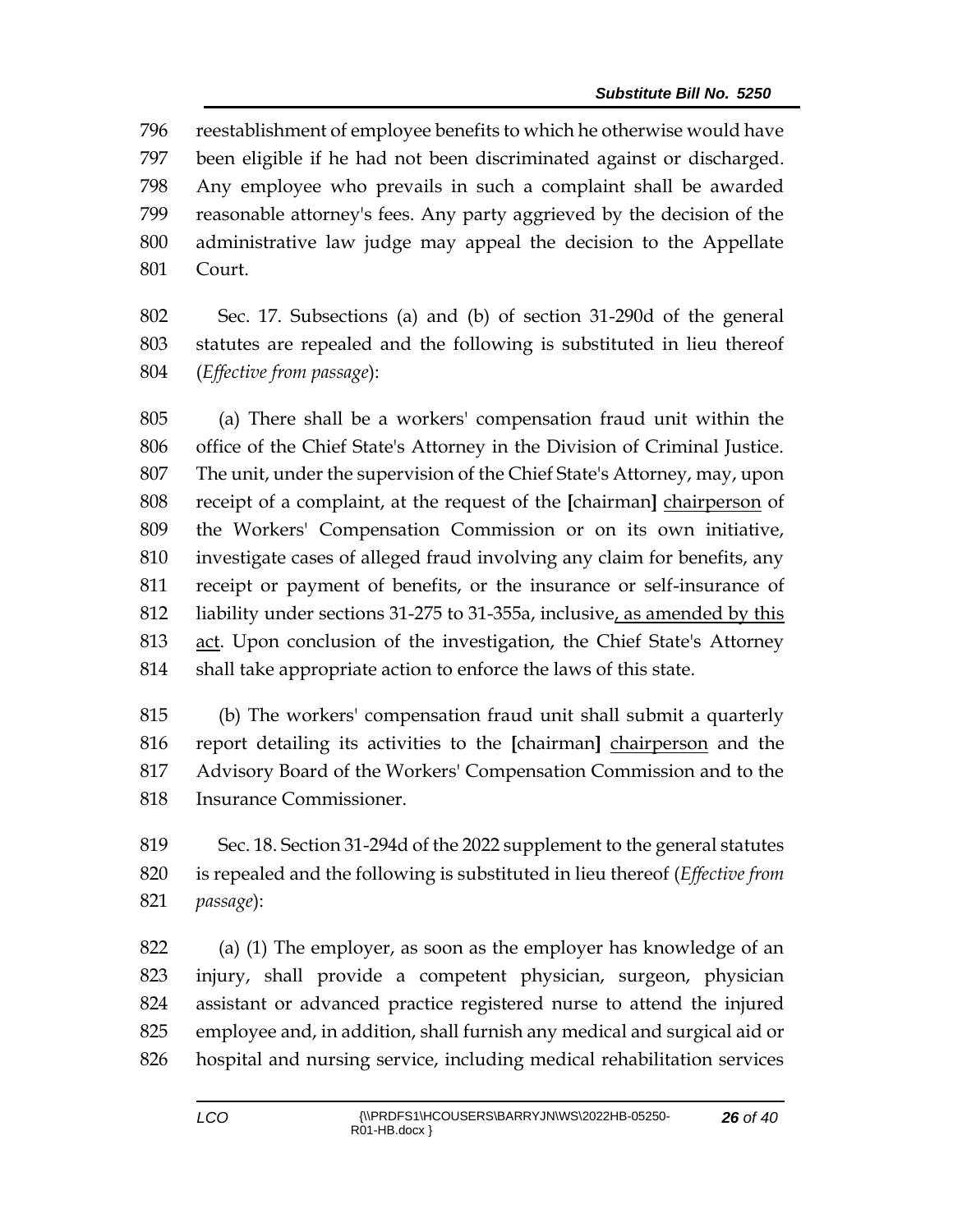and prescription drugs, as the physician, surgeon, physician assistant or advanced practice registered nurse deems reasonable or necessary. The employer, any insurer acting on behalf of the employer, or any other entity acting on behalf of the employer or insurer shall be responsible for paying the cost of such prescription drugs directly to the provider. If the employer utilizes an approved providers list, when an employee reports a work-related injury or condition to the employer the employer shall provide the employee with such approved providers list within two business days of such reporting.

 (2) If the injured employee is a local or state police officer, state marshal, judicial marshal, correction officer, emergency medical technician, paramedic, ambulance driver, firefighter, or active member of a volunteer fire company or fire department engaged in volunteer 840 duties, who has been exposed in the line of duty to blood or bodily fluids that may carry blood-borne disease, the medical and surgical aid or hospital and nursing service provided by the employer shall include any relevant diagnostic and prophylactic procedure for and treatment of any blood-borne disease.

 (b) The employee shall select the physician, surgeon, physician assistant or advanced practice registered nurse from an approved list of physicians, surgeons, physician assistants and advanced practice registered nurses prepared by the **[**chairman**]** chairperson of the Workers' Compensation Commission. If the employee is unable to make the selection, the employer shall do so, subject to ratification by the employee or his next of kin. If the employer has a full-time staff physician, physician assistant or advanced practice registered nurse or if a physician, physician assistant or advanced practice registered nurse is available on call, the initial treatment required immediately following the injury may be rendered by that physician, physician assistant or advanced practice registered nurse, but the employee may thereafter select his own physician, physician assistant or advanced practice registered nurse as provided by this chapter for any further treatment without prior approval of the administrative law judge.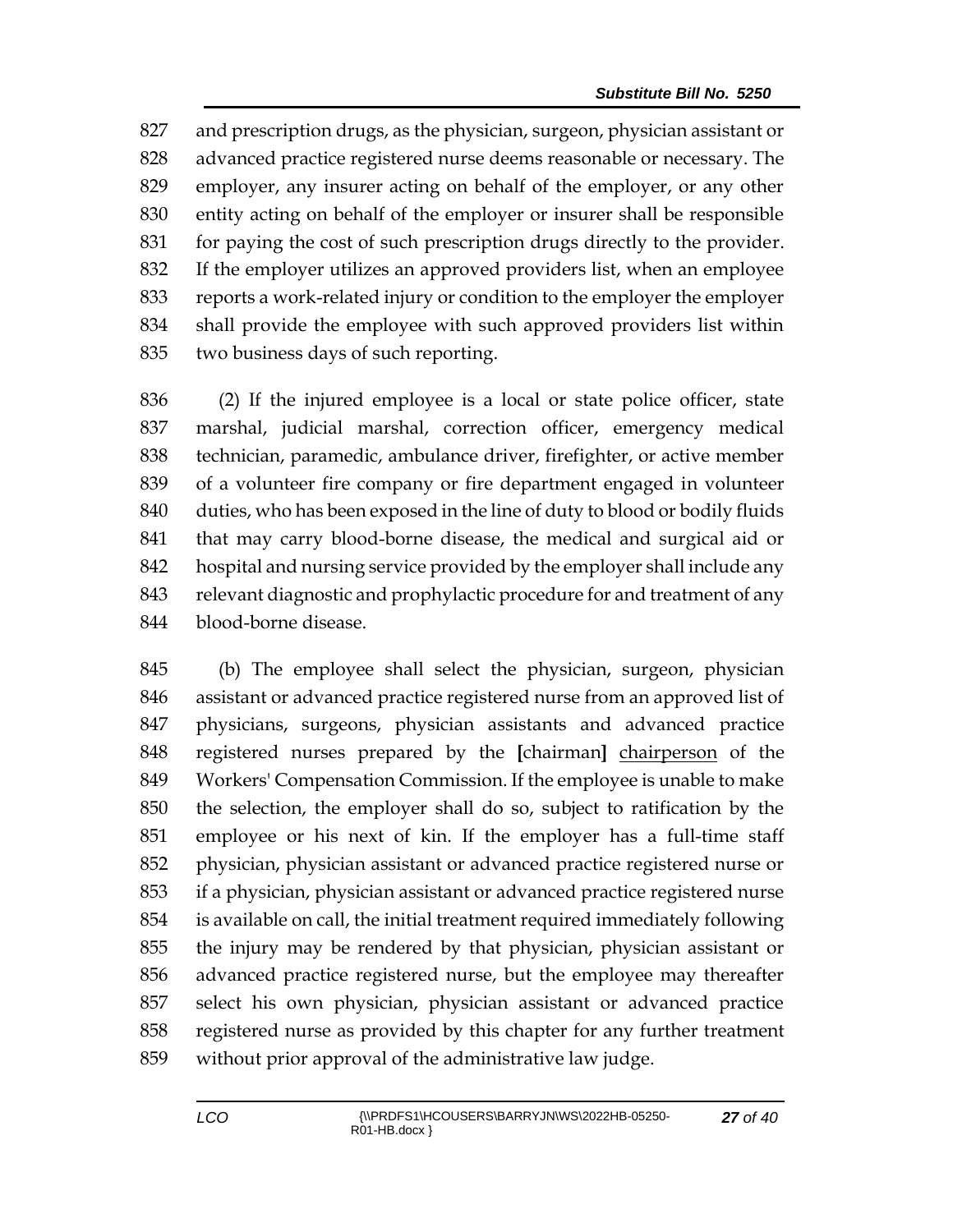(c) The administrative law judge may, without hearing, at the request of the employer or the injured employee, when good reason exists, or on his own motion, authorize or direct a change of physician, surgeon, physician assistant or advanced practice registered nurse or hospital or nursing service provided pursuant to subsection (a) of this section.

 (d) (1) The pecuniary liability of the employer for the medical and surgical service required by this section shall be limited to the charges that prevail in the same community or similar communities for similar treatment of injured persons of a like standard of living when the similar treatment is paid for by the injured person. Notwithstanding the provisions of chapter 368z, prior to the date the liability of the employer is established pursuant to subdivision (2) of this subsection, the liability of the employer for hospital service shall be determined exclusively by the provisions of this subdivision and shall remain the amount it actually costs the hospital to render the service, as determined by the administrative law judge, except in the case of state humane institutions, the liability of the employer shall be the per capita cost as determined by the Comptroller under the provisions of section 17b-223. All disputes concerning liability for hospital services in workers' compensation cases shall be filed not later than one year from the date the initial payment for services was remitted, regardless of the date such services were provided, unless any applicable law, rule or regulation establishes a shorter time frame, and shall be settled by the administrative law judge in accordance with this chapter.

 (2) Commencing ninety days after the formulas established by the **[**chairman**]** chairperson of the Workers' Compensation Commission have been published pursuant to subsection (e) of this section, unless 887 the employer and hospital or ambulatory surgical center have otherwise negotiated to determine the liability of the employer for hospital or ambulatory surgical center services required by this section, the liability of the employer for hospital or ambulatory surgical center services shall be: (A) If such services are covered by Medicare, limited to the reimbursements listed in such formulas published pursuant to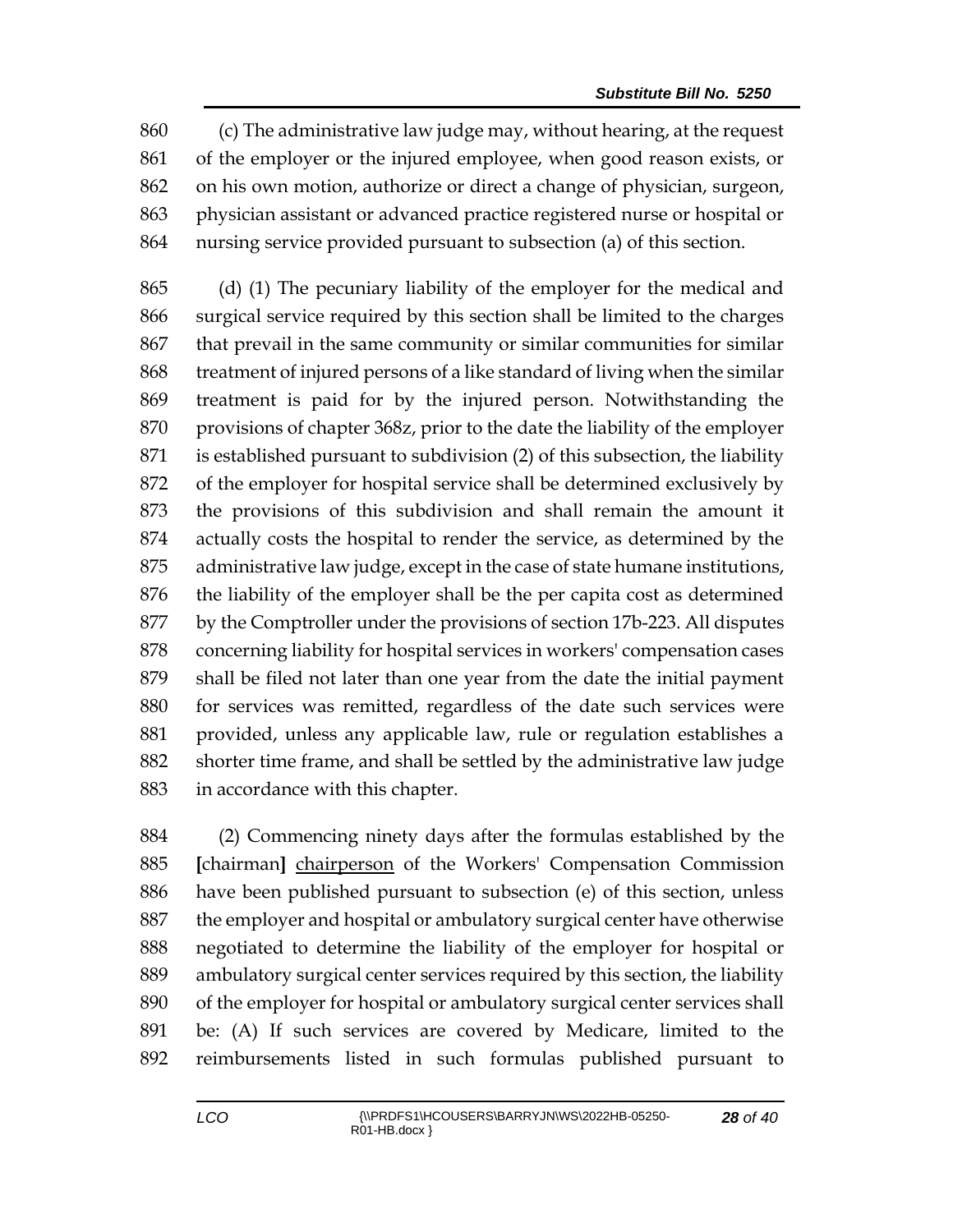subsection (e) of this section, or (B) if such services are not covered by Medicare, determined by the **[**chairman**]** chairperson, in consultation with employers and their insurance carriers, self-insured employers, hospitals, ambulatory surgical centers, third-party reimbursement organizations and other entities as deemed necessary by the Workers' Compensation Commission.

 (e) Not later than January 1, 2015, the **[**chairman**]** chairperson of the Workers' Compensation Commission shall, in consultation with employers and their insurance carriers, self-insured employers, hospitals, ambulatory surgical centers, third-party reimbursement organizations and other entities as deemed necessary by the Workers' Compensation Commission, establish and publish Medicare-based formulas, when available, to set the liability of employers for hospital and ambulatory surgical center services required by this section that are covered by Medicare. After the initial publication of such formulas, the **[**chairman**]** chairperson shall publish such formulas on each January first thereafter.

 (f) If the employer fails to promptly provide a physician, surgeon, physician assistant or advanced practice registered nurse or any medical and surgical aid or hospital and nursing service as required by this section, the injured employee may obtain a physician, surgeon, physician assistant or advanced practice registered nurse, selected from the approved list prepared by the **[**chairman**]** chairperson, or such medical and surgical aid or hospital and nursing service at the expense of the employer.

 Sec. 19. Subsection (a) of section 31-294f of the general statutes is repealed and the following is substituted in lieu thereof (*Effective from passage*):

 (a) An injured employee shall submit himself to examination by a reputable practicing physician or surgeon, at any time while claiming or receiving compensation, upon the reasonable request of the employer or at the direction of the administrative law judge. The examination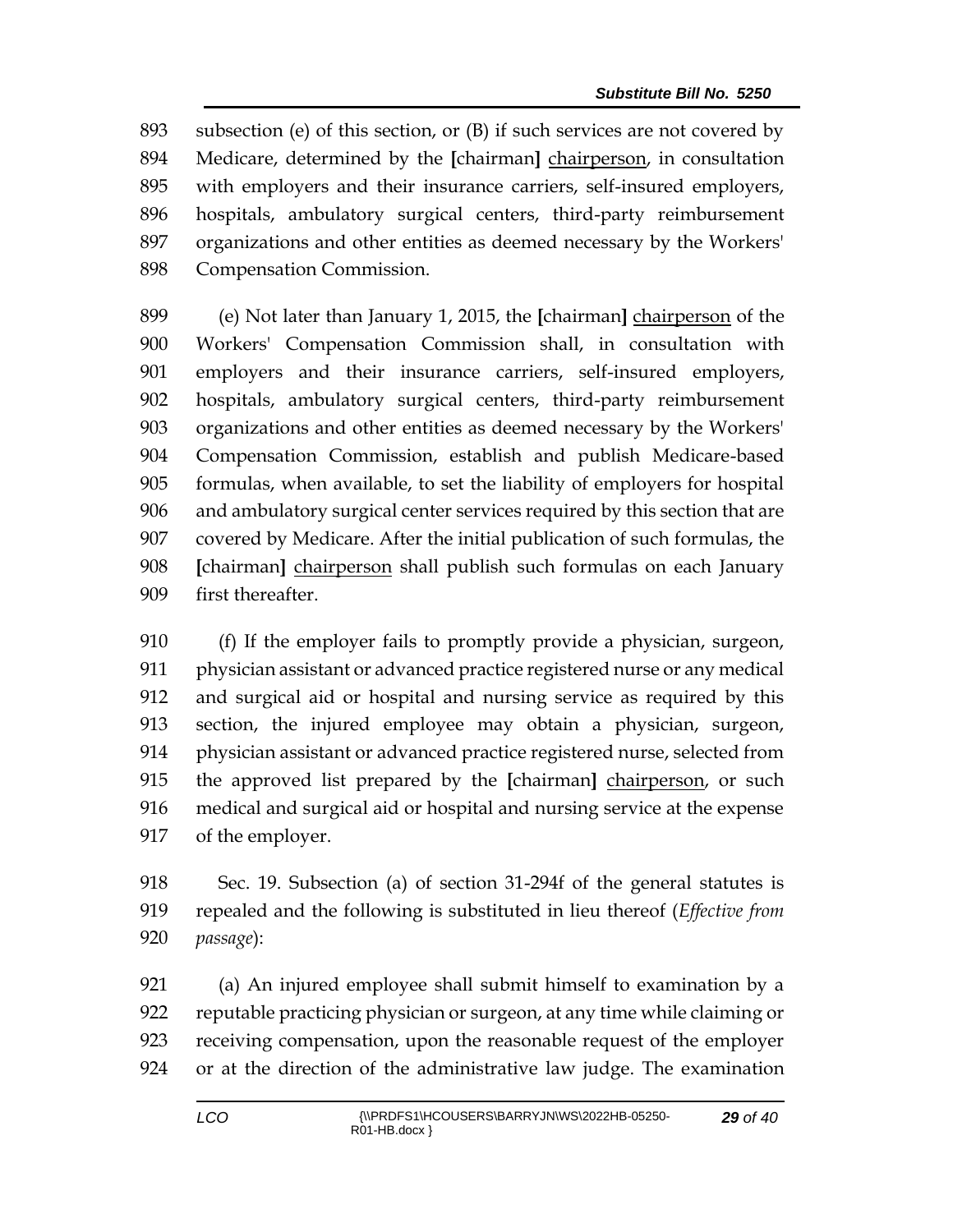shall be performed to determine the nature of the injury and the incapacity resulting from the injury. The physician or surgeon shall be selected by the employer from an approved list of physicians and surgeons prepared by the **[**chairman**]** chairperson of the Workers' Compensation Commission and shall be paid by the employer. At any examination requested by the employer or directed by the administrative law judge under this section, the injured employee shall be allowed to have in attendance any reputable practicing physician or surgeon that the employee obtains and pays for himself. The employee shall submit to all other physical examinations as required by this chapter. The refusal of an injured employee to submit himself to a reasonable examination under this section shall suspend his right to compensation during such refusal.

 Sec. 20. Subsection (c) of section 31-295 of the general statutes is repealed and the following is substituted in lieu thereof (*Effective from passage*):

 (c) If the employee is entitled to receive compensation for permanent disability to an injured member in accordance with the provisions of subsection (b) of section 31-308, the compensation shall be paid to him beginning not later than thirty days following the date of the maximum improvement of the member or members and, if the compensation payments are not so paid, the employer shall, in addition to the compensation rate, pay interest at the rate of ten per cent per annum on such sum or sums from the date of maximum improvement. The employer shall ascertain at least monthly whether employees are entitled to compensation because of a loss of wages as a result of the injury and, if there is a loss of wages, shall pay the compensation. The **[**chairman**]** chairperson of the Workers' Compensation Commission shall adopt regulations, in accordance with the provisions of chapter 54, for the purpose of assuring prompt payment by the employer or his insurance carrier.

 Sec. 21. Section 31-297a of the general statutes is repealed and the following is substituted in lieu thereof (*Effective from passage*):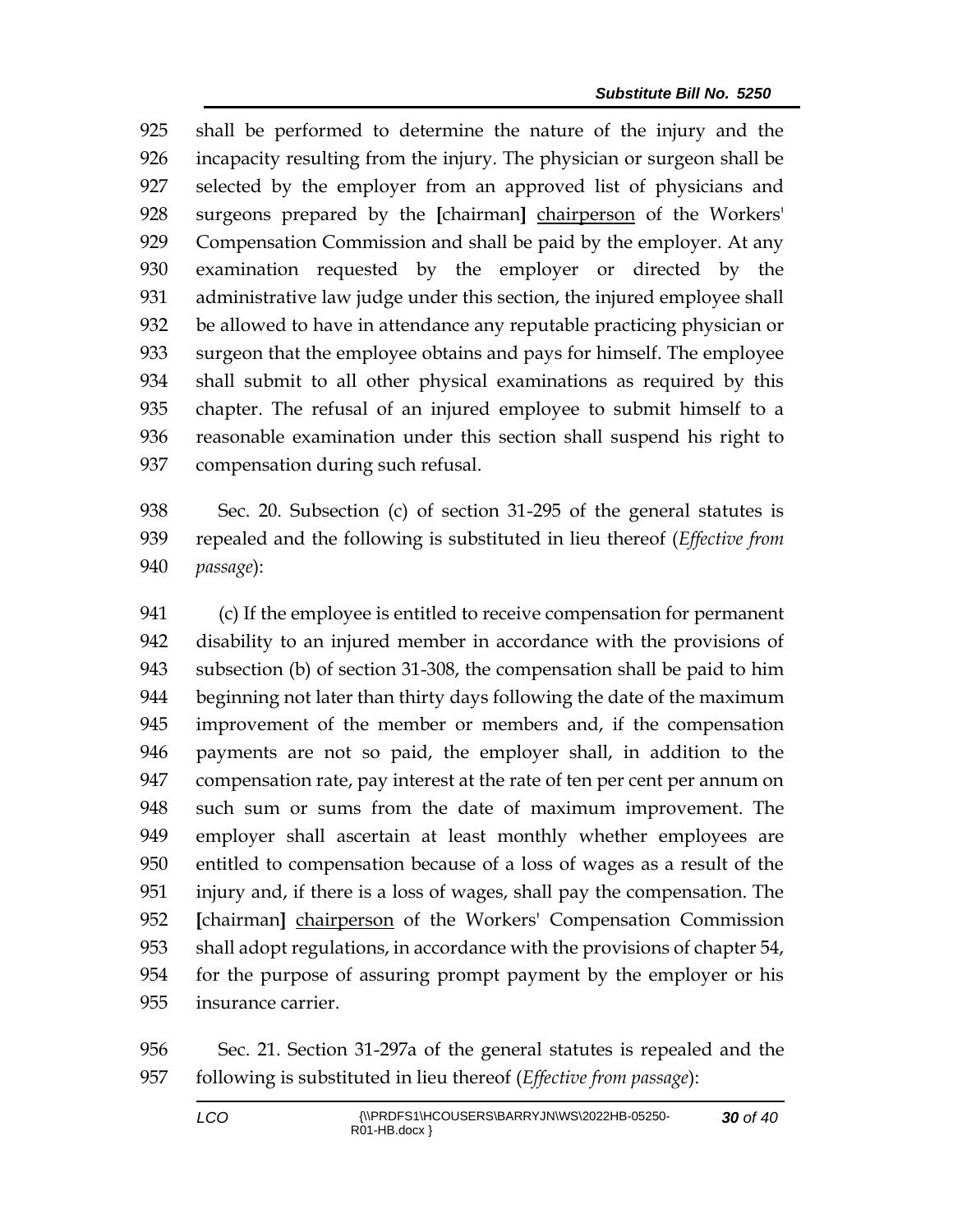In any informal hearing held by the administrative law judge or **[**chairman**]** chairperson of the Workers' Compensation Commission in regard to compensation under the provisions of this chapter, any recommendations made by the administrative law judge or **[**chairman**]** 962 chairperson at the informal hearing shall be reduced to writing and, if the parties accept such recommendations, the recommendations shall be as binding upon both parties as an award by the administrative law judge or **[**chairman**]** chairperson. The administrative law judge or **[**chairman**]** chairperson shall not postpone any such informal hearing if one party fails to attend unless both parties agree to the postponement.

 Sec. 22. Subsection (e) of section 31-301 of the general statutes is repealed and the following is substituted in lieu thereof (*Effective from passage*):

 (e) When an appeal is taken to the Compensation Review Board, the chief clerk thereof shall notify the administrative law judge from whose award the appeal was taken, in writing, of any action of the Compensation Review Board thereon and of the final disposition of the appeal, whether by judgment, withdrawal or otherwise, and shall upon the decision of the appeal, furnish the administrative law judge with a copy of the decision. Whenever any appeal is pending, if it appears to the Compensation Review Board that justice so requires, the Compensation Review Board shall order a certified copy of the evidence for the use of the employer, the employee or both, and the certified copy shall be made a part of the record on the appeal. The procedure in appealing from an award of the administrative law judge shall be the same as the procedure employed in an appeal from the Superior Court to the Supreme Court, where applicable. The **[**chairman**]** chairperson of the Workers' Compensation Commission shall adopt regulations, in accordance with the provisions of chapter 54, to establish rules, methods of procedure and forms as the **[**chairman**]** chairperson deems expedient for the purposes of this chapter.

 Sec. 23. Subsection (b) of section 31-306b of the general statutes is repealed and the following is substituted in lieu thereof (*Effective from*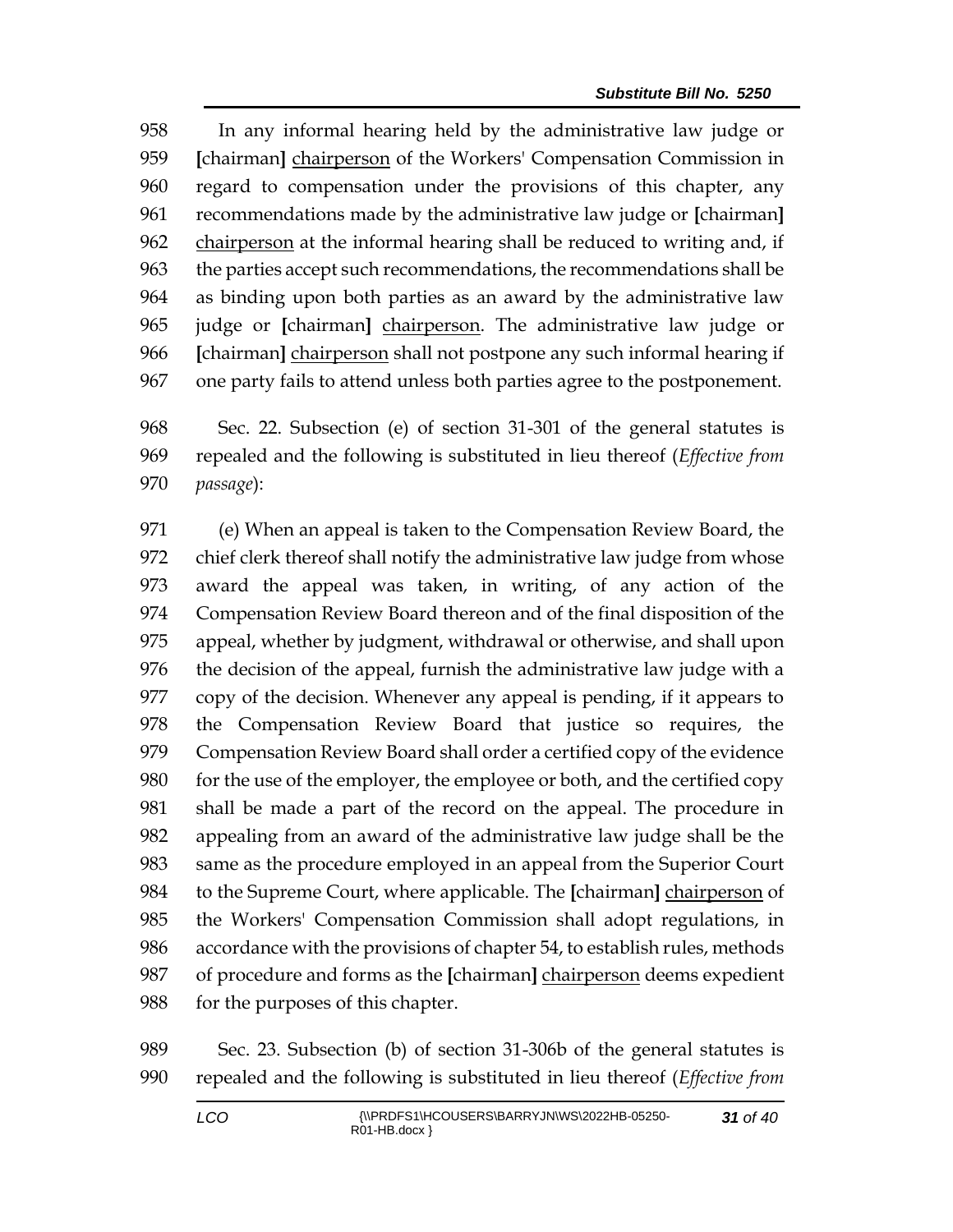*passage*):

 (b) Not later than October 1, 1998, the **[**chairman**]** chairperson of the Workers' Compensation Commission shall develop a standard form that may be used by employers and insurers to provide the notice required under subsection (a) of this section.

 Sec. 24. Subsection (b) of section 31-310 of the general statutes is repealed and the following is substituted in lieu thereof (*Effective from passage*):

 (b) Each August fifteenth, the **[**chairman**]** chairperson of the Workers' Compensation Commission, in consultation with the advisory board, shall publish tables of the average weekly wage and seventy-five per cent of the average weekly wage after being reduced by any deduction for federal or state taxes, or both, and for the federal Insurance Contributions Act, to be effective the following October first, except that not later than June thirtieth, the **[**chairman**]** chairperson, in consultation with the advisory board, shall publish tables of the average weekly wage and seventy-five per cent of the average weekly wage after being reduced by any deduction for federal or state taxes, or both, and for the federal Insurance Contributions Act, to be effective during the period July 1, 1993, to October 1, 1993. Such tables shall be conclusive for the purpose of determining seventy-five per cent of the average weekly earnings of an injured employee after such earnings have been reduced by any deduction for federal or state taxes, or both, and for the federal Insurance Contributions Act made from such employee's total wages received during the period of calculation of the employee's average weekly wage for purposes of sections 31-306, 31-307 and 31-308.

 Sec. 25. Subsection (a) of section 31-316 of the general statutes is repealed and the following is substituted in lieu thereof (*Effective from passage*):

 (a) Each employer shall keep a record of the injuries sustained by his employees in the course of their employment that result in incapacity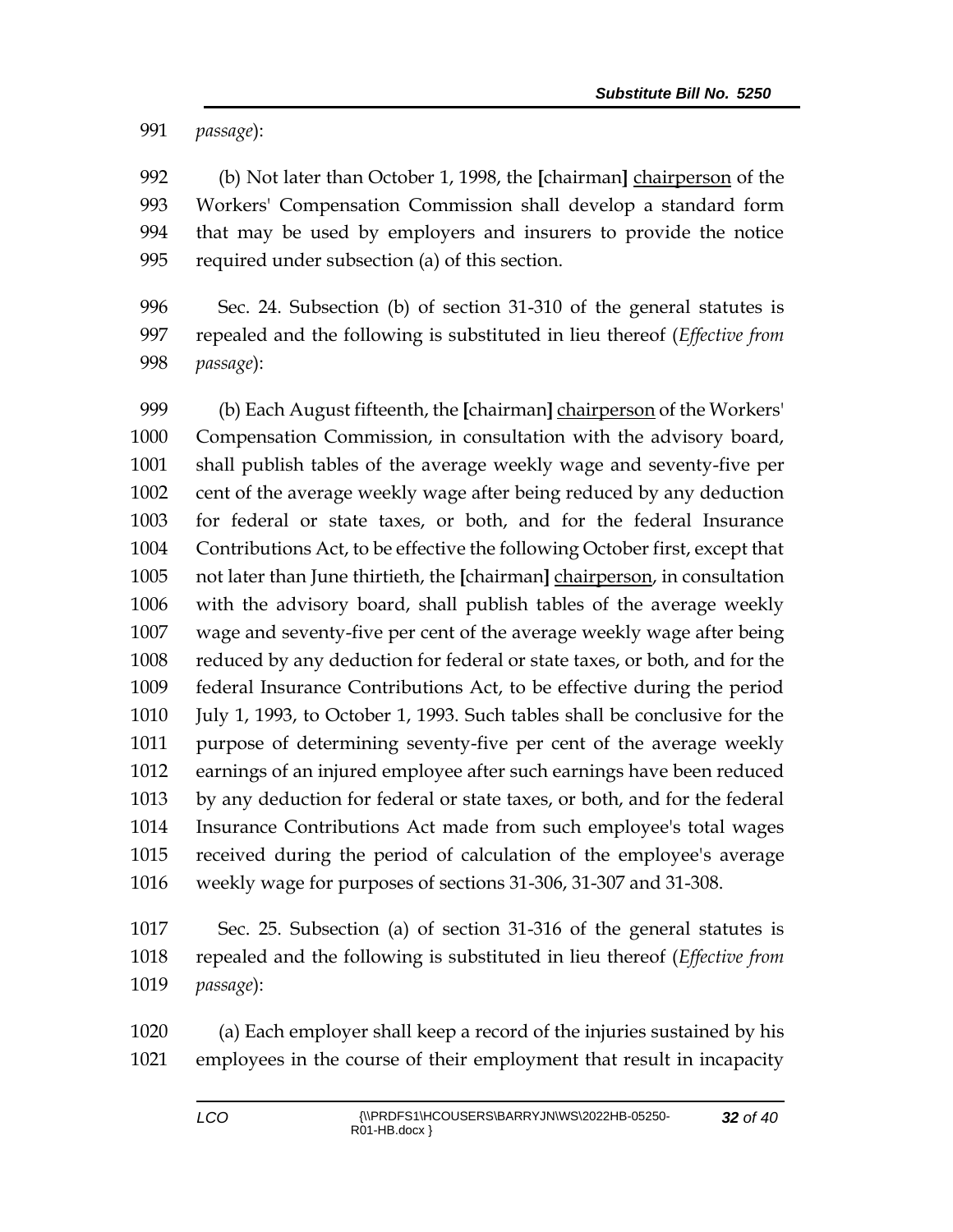for one day or more. Each employer shall send to the **[**chairman**]** chairperson of the Workers' Compensation Commission, in duplicate, each week, or more often if so directed, a report of all injuries that the rules prescribed by the **[**chairman**]** chairperson determine, including the time of each injury, together with notices of claims for compensation that have been served upon the employer under section 31-294c, as 1028 amended by this act, within one week of the receipt of the notices of claims. The employer shall inform the **[**chairman**]** chairperson as to the extent to which he provides accident and health insurance and life insurance coverage for his employees, and his payment or contribution requirements for any employee welfare plan, as defined in section 31- 284b. No other report of injuries to employees shall be required by any department or office of the state from employers. The duplicates of the reports shall be immediately transmitted to the Labor Commissioner.

 Sec. 26. Section 31-326 of the general statutes is repealed and the following is substituted in lieu thereof (*Effective from passage*):

 Whenever the **[**chairman**]** chairperson of the Workers' Compensation Commission finds that any insurance company or association insuring the liability of an employer under the provisions of this chapter is conducting such business improperly or is dilatory in investigating and adjusting claims or making payments, or fails to comply with the provisions of this chapter or the rules, methods or procedure and forms adopted by the **[**chairman**]** chairperson, the **[**chairman**]** chairperson shall notify the Insurance Commissioner, in writing, setting forth the facts, and thereupon the Insurance Commissioner shall fix a time and place for a hearing thereon, giving reasonable notice to the **[**chairman**]** chairperson and to such company or association of such hearing, and, if he finds the allegations to be true, he shall either suspend for a time or revoke the license of such company or association to transact such business in this state. Whenever an administrative law judge has reason to believe that any employer who has furnished proof of his financial ability or filed with the Insurance Commissioner security for the performance of the obligations of this chapter in accordance with section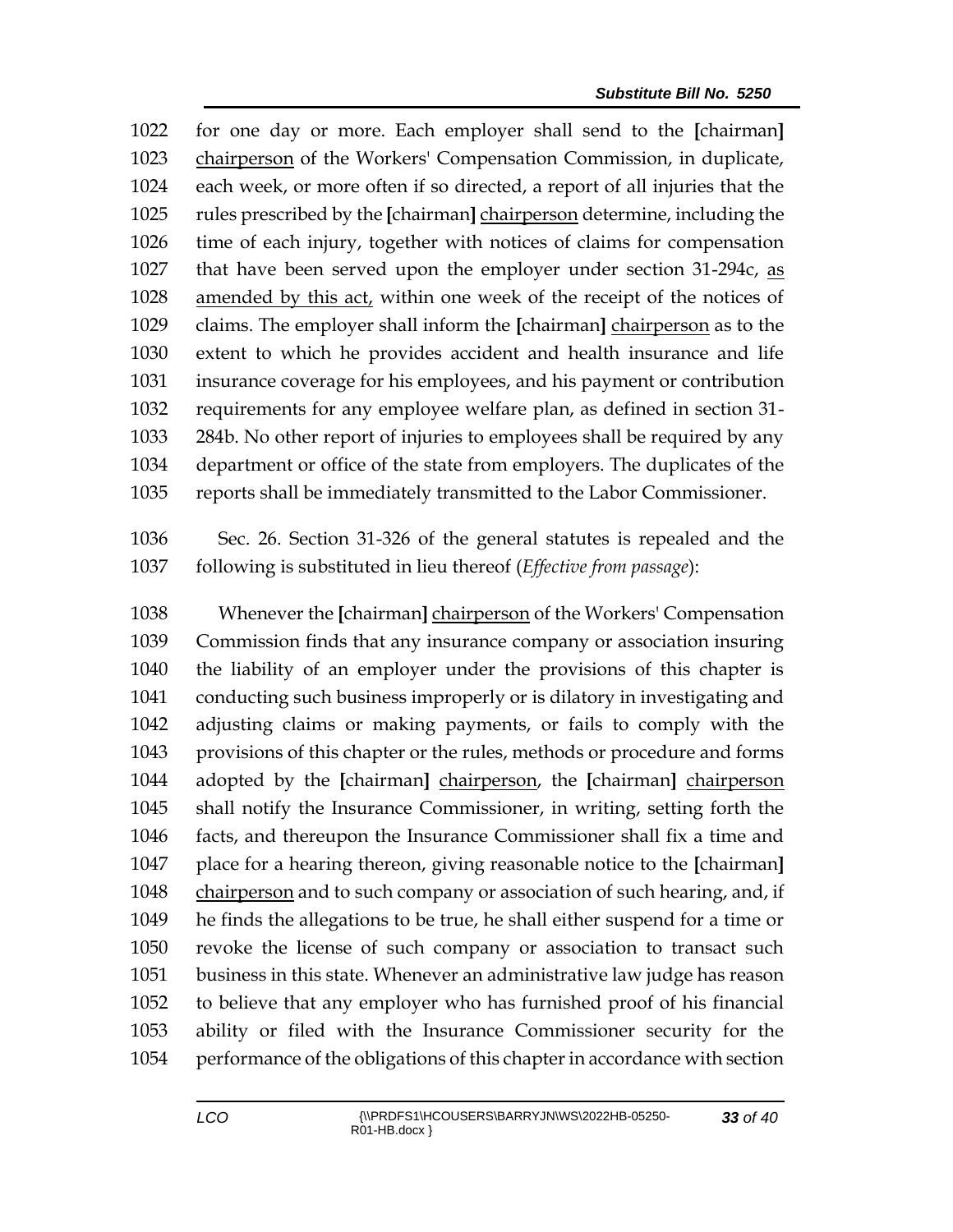31-284, as amended by this act, is dilatory in investigating or adjusting claims or in making payments, or fails to comply with the provisions of this chapter or the rules, methods of procedure and forms adopted by the **[**chairman**]** chairperson, he may notify the Insurance Commissioner, in writing, setting forth the facts, and thereupon the Insurance Commissioner shall fix the time and place for a hearing thereon, giving reasonable notice to the administrative law judge and to such employer, and, if he finds the allegations to be true, then, after ten days from the notice of such findings to such employer, the compliance of such employer with the terms of section 31-284, as amended by this act, shall be, as to any future injuries, null and void.

 Sec. 27. Subsection (b) of section 31-345 of the general statutes is repealed and the following is substituted in lieu thereof (*Effective from passage*):

 (b) (1) When, after the close of a fiscal year ending prior to July 1, 1990, the **[**chairman**]** chairperson of the Workers' Compensation Commission and the Comptroller have determined the total amount of expenses of the Workers' Compensation Commission in accordance with the provisions of subsection (d) of section 31-280, as amended by this act, the Treasurer shall thereupon assess upon and collect from each employer, other than the state and any municipality participating for purposes of its liability under this chapter as a member in an interlocal risk management agency pursuant to chapter 113a, the proportion of such expenses that the total compensation and payment for hospital, medical and nursing care made by such self-insured employer or private insurance carrier acting on behalf of any such employer bore to the total compensation and payments for hospital, medical and nursing care made by all such insurance carriers and self-insurers. The amount so secured shall be used to reimburse the Treasurer for appropriations theretofore made by the state for the payment in the first instance of the expenses of administering this chapter. On and after July 1, 1986, the Treasurer shall, as soon as possible after the close of a fiscal year ending prior to July 1, 1990, estimate the pro rata cost to each employer based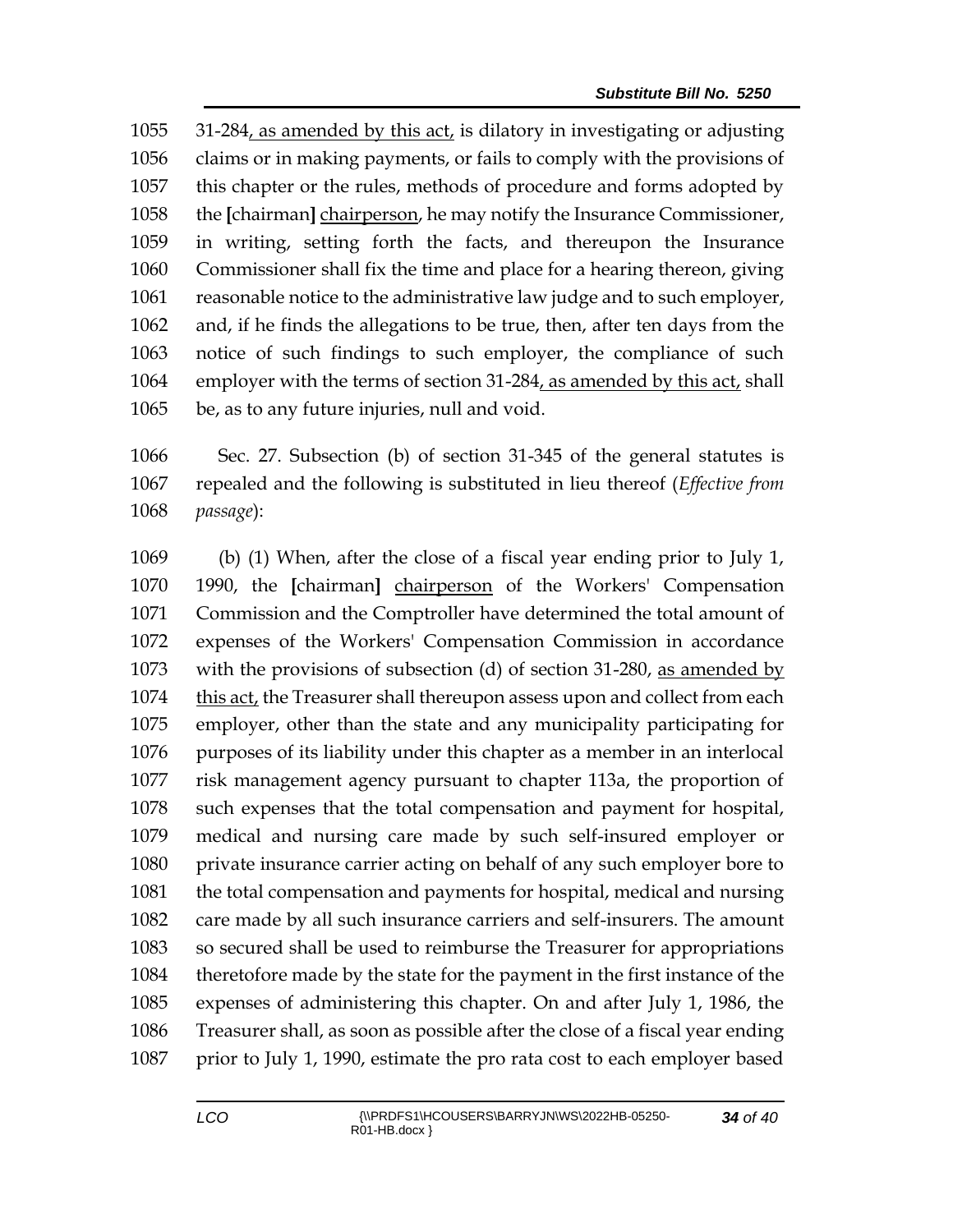upon the costs assessed to such employer in the immediately preceding fiscal year and shall assess upon and collect from each such employer such estimated costs annually which shall be payable as provided in subsection (a) of this section except each annual assessment shall include an amount which represents the difference between the payments collected and the actual costs assessed to such employer for the immediately preceding fiscal year. The Treasurer is authorized to make credits or rebates for overpayments made under this subsection by any employer for any fiscal year.

 (2) The **[**chairman**]** chairperson of the Workers' Compensation Commission shall annually, on or after July first of each fiscal year, determine an amount sufficient in the **[**chairman's**]** chairperson's judgment to meet the expenses incurred by the Workers' Compensation Commission and the Department of Aging and Disability Services in providing rehabilitation services for employees suffering compensable injuries in accordance with section 31-283a. Such expenses shall include (A) the costs of the Division of Workers' Rehabilitation and the programs established by its director, for fiscal years prior to the fiscal year beginning July 1, 2011, (B) the costs of the Division of Worker Education and the programs established by its director, and (C) funding 1108 for the occupational health clinic program created pursuant to sections 31-396 to 31-402, inclusive. The Treasurer shall thereupon assess upon and collect from each employer, other than the state and any municipality participating for purposes of its liability under this chapter as a member in an interlocal risk management agency pursuant to chapter 113a, the proportion of such expenses, based on the immediately preceding fiscal year, that the total compensation and payment for hospital, medical and nursing care made by such self-insured employer or private insurance carrier acting on behalf of any such employer bore to the total compensation and payments for the immediately preceding fiscal year for hospital, medical and nursing care made by such insurance carriers and self-insurers. For the fiscal years ending June 30, 2000, and June 30, 2001, such assessments shall not exceed five per cent of such total compensation and payments made by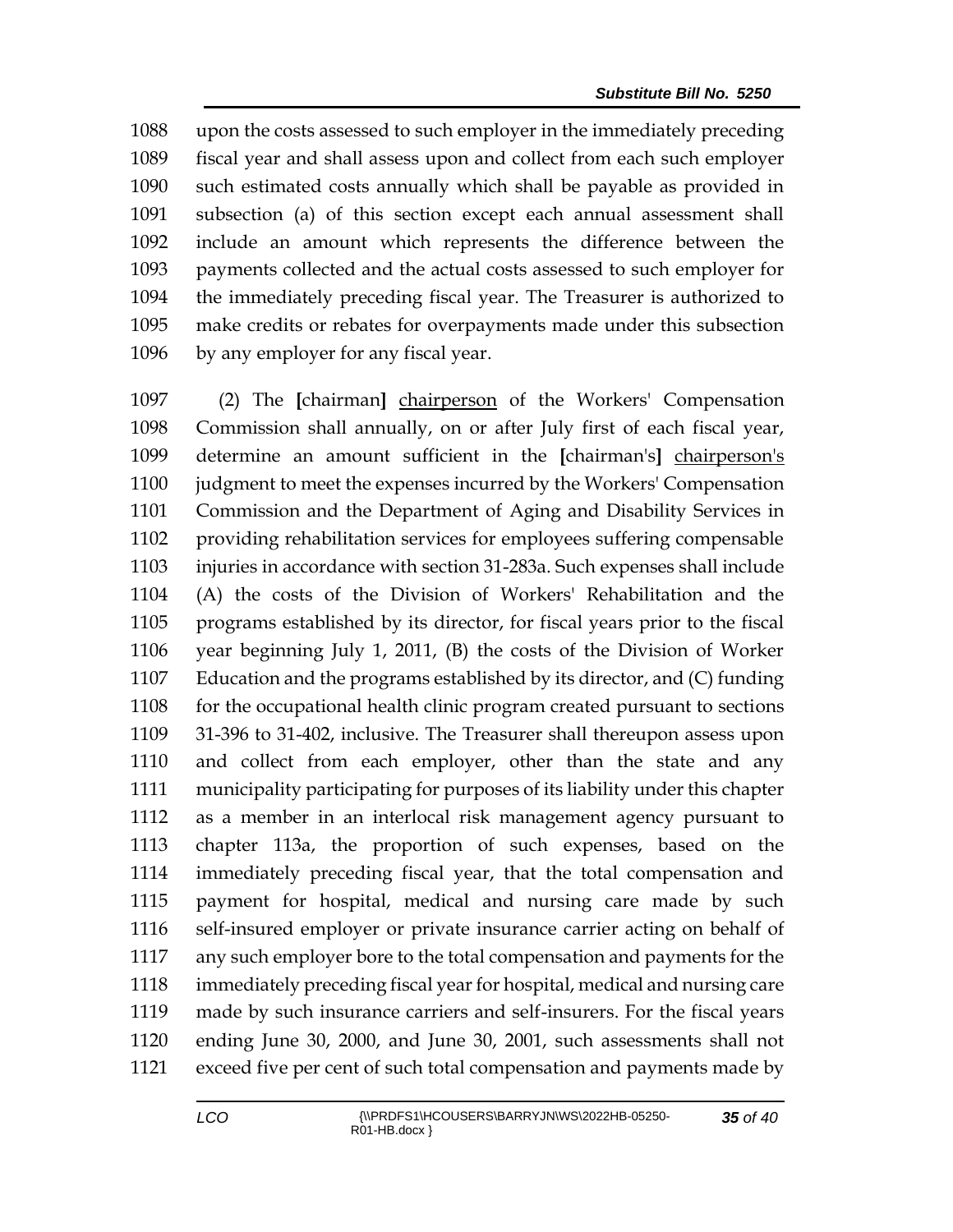such insurance carriers and self-insurers. For the fiscal years ending 1123 June 30, 2002, and June 30, 2003, such assessments shall not exceed four and one-half per cent of such total compensation and payments made by such insurance carriers and self-insurers. For any fiscal year ending on or after June 30, 2004, such assessment shall not exceed four per cent of such total compensation and payments made by such insurance carriers and self-insurers. Such assessments and expenses shall not exceed the budget estimates submitted in accordance with subsection (c) of section 31-280, as amended by this act. For each fiscal year, such assessment shall be reduced pro rata by the amount of any surplus from the assessments of prior fiscal years. Said surplus shall be determined in accordance with subdivision (3) of this subsection. Such assessments shall be made in one annual assessment upon receipt of the **[**chairman's**]** 1135 chairperson's expense determination by the Treasurer. All assessments shall be paid not later than sixty days following the date of the assessment by the Treasurer. Any employer who fails to pay such assessment to the Treasurer within the time prescribed by this subdivision shall pay interest to the Treasurer on the assessment at the rate of eight per cent per annum from the date the assessment is due until the date of payment. All assessments received by the Treasurer pursuant to this subdivision to meet the expenses of the Workers' Compensation Commission shall be deposited in the Workers' Compensation Administration Fund established under section 31-344a. All assessments received by the Treasurer pursuant to this subdivision to meet the expenses incurred by the Department of Aging and Disability Services in providing rehabilitation services for employees suffering compensable injuries in accordance with section 31-283a shall be deposited in the Workers' Compensation Administration Fund. The Treasurer is hereby authorized to make credits or rebates for overpayments made under this subsection by any employer for any fiscal year.

 (3) As soon as practicable after the close of the state fiscal year, the Comptroller shall examine the Workers' Compensation Administration Fund and shall direct the State Treasurer to set aside within said fund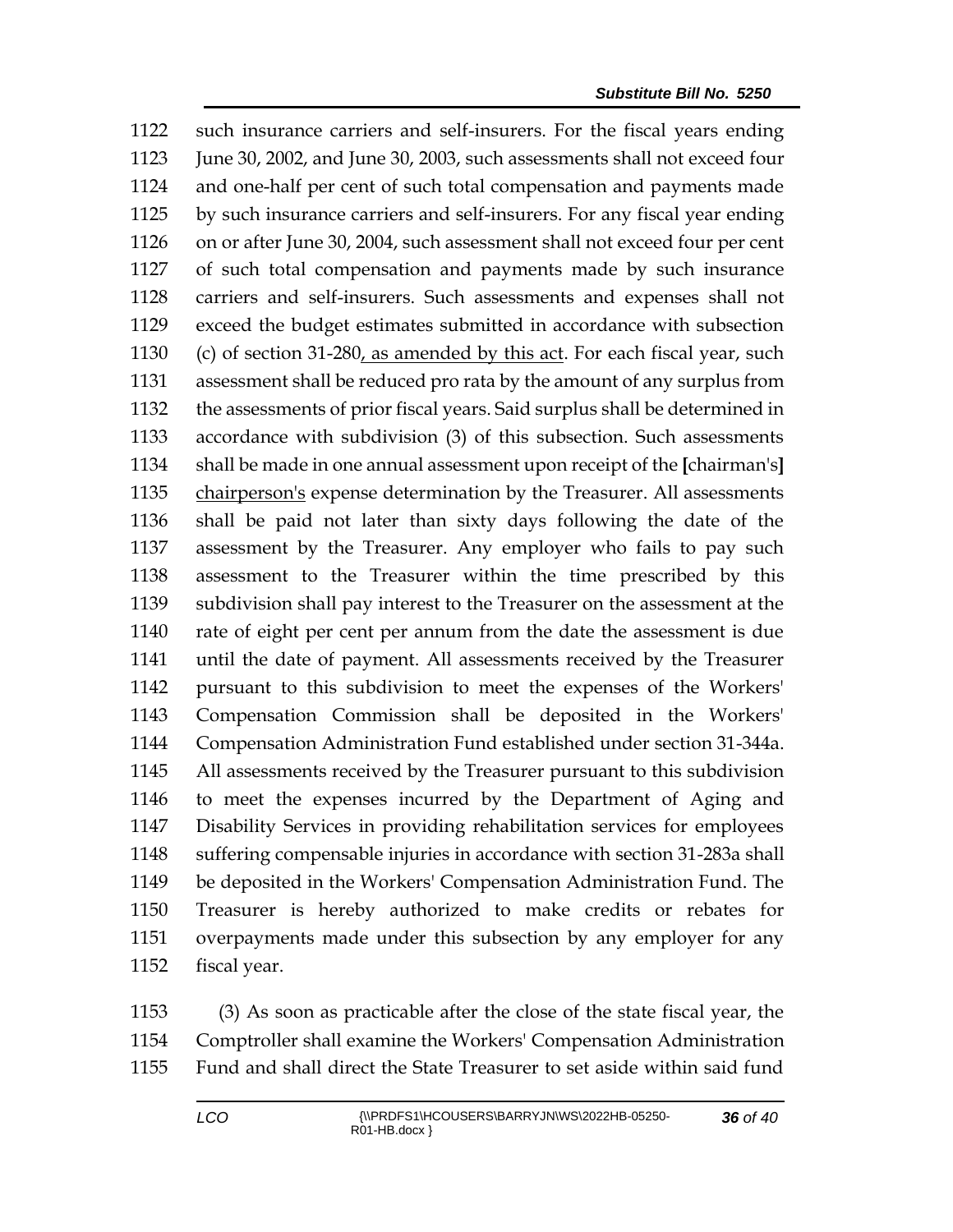amounts in excess of fifty per cent of the expenditures of the Workers'

Compensation Commission for the most recently completed fiscal year,

- which shall be considered a surplus for purposes of subdivision (2) of
- subsection (b) of this section.

 Sec. 28. Section 31-348 of the general statutes is repealed and the following is substituted in lieu thereof (*Effective from passage*):

 Every insurance company writing compensation insurance or its duly appointed agent shall report in writing or by other means to the **[**chairman**]** chairperson of the Workers' Compensation Commission, in accordance with rules prescribed by the **[**chairman**]** chairperson, the name of the person or corporation insured, including the state, the day on which the policy becomes effective and the date of its expiration, which report shall be made within fifteen days from the date of the policy. The cancellation of any policy so written and reported shall not become effective until fifteen days after notice of such cancellation has been filed with the **[**chairman**]** chairperson. Any insurance company violating any provision of this section shall be fined not less than one hundred nor more than one thousand dollars for each offense.

 Sec. 29. Section 31-349c of the general statutes is repealed and the following is substituted in lieu thereof (*Effective from passage*):

 (a) The custodian of the Second Injury Fund and an insurer or self- insured employer seeking to transfer a claim to the fund shall submit all controverted issues regarding the existence of a previous disability under section 31-349 to the **[**chairman**]** chairperson of the Workers' Compensation Commission. The **[**chairman**]** chairperson shall appoint a panel of three physicians, as defined in subdivision (17) of section 31- 275, and submit such dispute to the panel, along with whatever evidence and materials he deems necessary for consideration in the matter. The panel may examine the claimant, who shall submit to any examination such panel may require. Within sixty days of receiving the submission, the panel shall file its opinion, in writing, with the **[**chairman**]** chairperson, who shall forward it, along with any records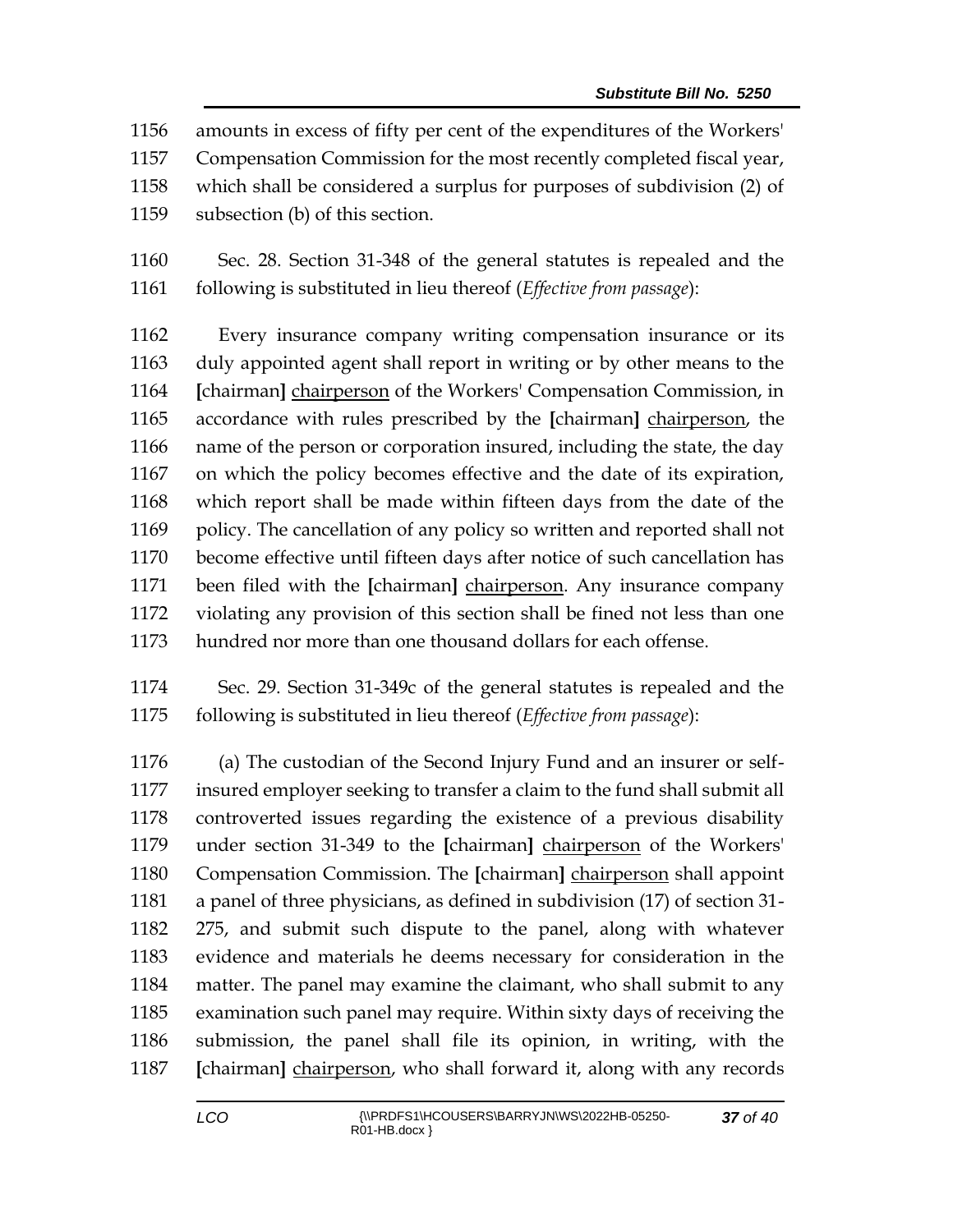generated by the panel's work on the case, to the administrative law judge having jurisdiction over the claim in which the dispute arose. The panel's opinion shall be determined by a majority vote of the three members. Such opinion shall be binding on all parties to the claim and may not be appealed to the Compensation Review Board pursuant to 1193 section 31-301, as amended by this act.

 (b) The **[**chairman**]** chairperson of the Workers' Compensation Commission shall adopt regulations in accordance with the provisions of chapter 54 to establish a fee schedule for payment of medical panel members. Any fees paid pursuant to the provisions of this section shall be paid by the self-insured employer or insurer seeking fund reimbursement.

 Sec. 30. Subdivision (2) of subsection (a) of section 31-349g of the general statutes is repealed and the following is substituted in lieu thereof (*Effective from passage*):

 (2) "Self-insured employer" means an employer who is approved to self-insure its liabilities under this chapter by the **[**chairman**]** chairperson of the Workers' Compensation Commission. For the period commencing October 1, 2004, and ending December 31, 2004, "self- insured employer" includes an employer mutual association organized 1208 prior to June 6, 1996, with a membership composed exclusively of health care providers and whose premium base is derived entirely from health care organizations.

 Sec. 31. Subsection (b) of section 31-355 of the general statutes is repealed and the following is substituted in lieu thereof (*Effective from passage*):

 (b) When an award of compensation has been made under the provisions of this chapter against an employer who failed, neglected, refused or is unable to pay any type of benefit coming due as a consequence of such award or any adjustment in compensation 1218 required by this chapter, and whose insurer failed, neglected, refused or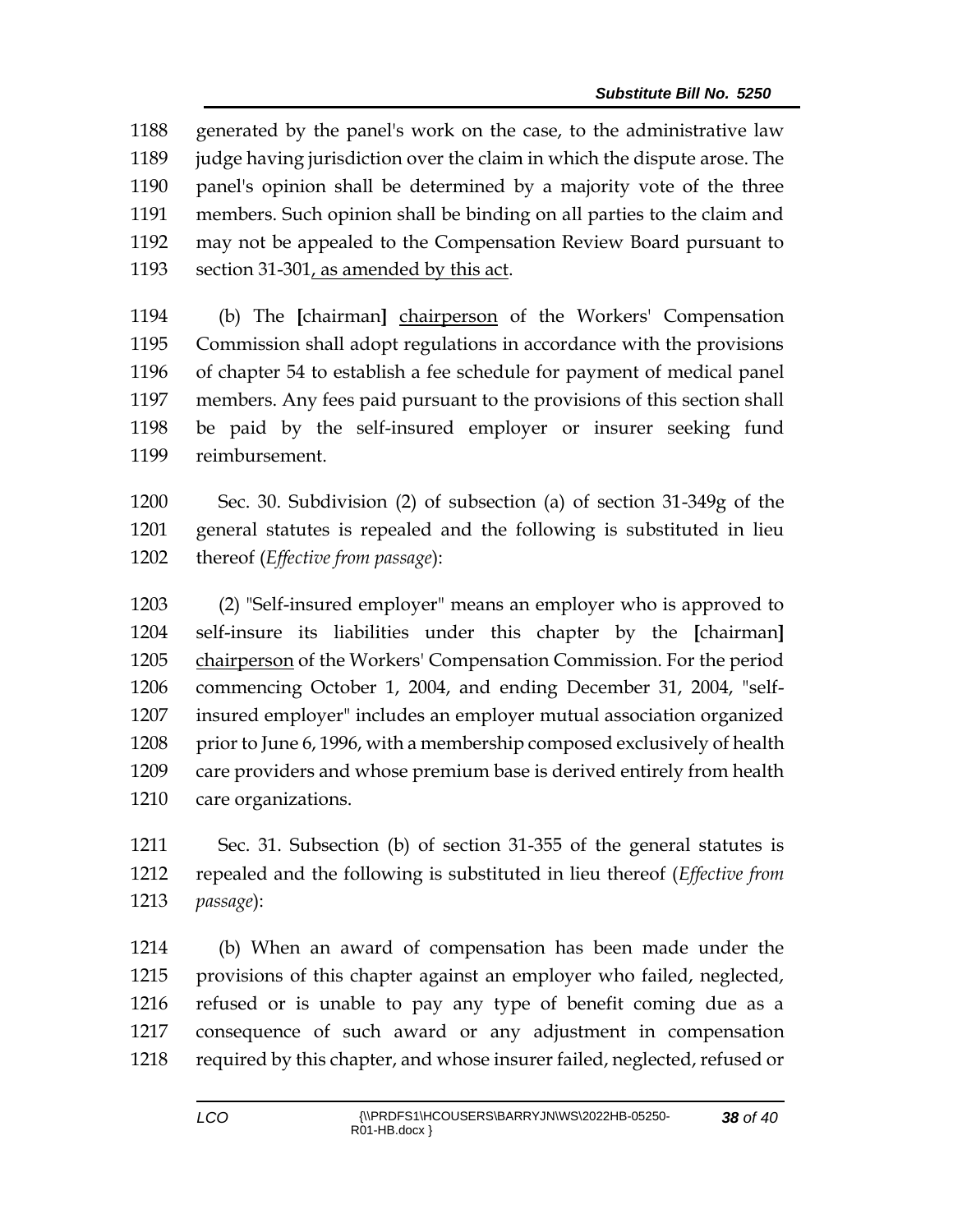is unable to pay the compensation, such compensation shall be paid 1220 from the Second Injury Fund. The administrative law judge, on a finding of failure or inability to pay compensation, shall give notice to the Treasurer of the award, directing the Treasurer to make payment from the fund. Whenever liability to pay compensation is contested by the Treasurer, the Treasurer shall file with the administrative law judge, on or before the twenty-eighth day after the Treasurer has received an order of payment from the administrative law judge, a notice in accordance with a form prescribed by the **[**chairman**]** chairperson of the Workers' Compensation Commission stating that the right to compensation is contested, the name of the claimant, the name of the employer, the date of the alleged injury or death and the specific grounds on which the right to compensation is contested. A copy of the notice shall be sent to the employee. The administrative law judge shall hold a hearing on such contested liability at the request of the Treasurer or the employee in accordance with the provisions of this chapter. If the Treasurer fails to file the notice contesting liability within the time prescribed in this section, the Treasurer shall be conclusively presumed to have accepted the compensability of such alleged injury or death from the Second Injury Fund and shall have no right thereafter to contest the employee's right to receive compensation on any grounds or contest the extent of the employee's disability.

| This act shall take effect as follows and shall amend the following<br>sections: |              |                      |  |
|----------------------------------------------------------------------------------|--------------|----------------------|--|
| Section 1                                                                        | from passage | $31 - 275(10)$       |  |
| Sec. 2                                                                           | from passage | $31-294c(a)$ and (b) |  |
| Sec. 3                                                                           | from passage | $31-296(b)$          |  |
| Sec. 4                                                                           | from passage | 31-321               |  |
| Sec. 5                                                                           | from passage | 31-276               |  |
| Sec. 6                                                                           | from passage | $31-277(a)$          |  |
| Sec. 7                                                                           | from passage | 31-278               |  |
| Sec. 8                                                                           | from passage | 31-279               |  |
| Sec. 9                                                                           | from passage | 31-280               |  |
| Sec. 10                                                                          | from passage | 31-280a(a) to $(c)$  |  |
| Sec. 11                                                                          | from passage | $31 - 280b(a)$       |  |